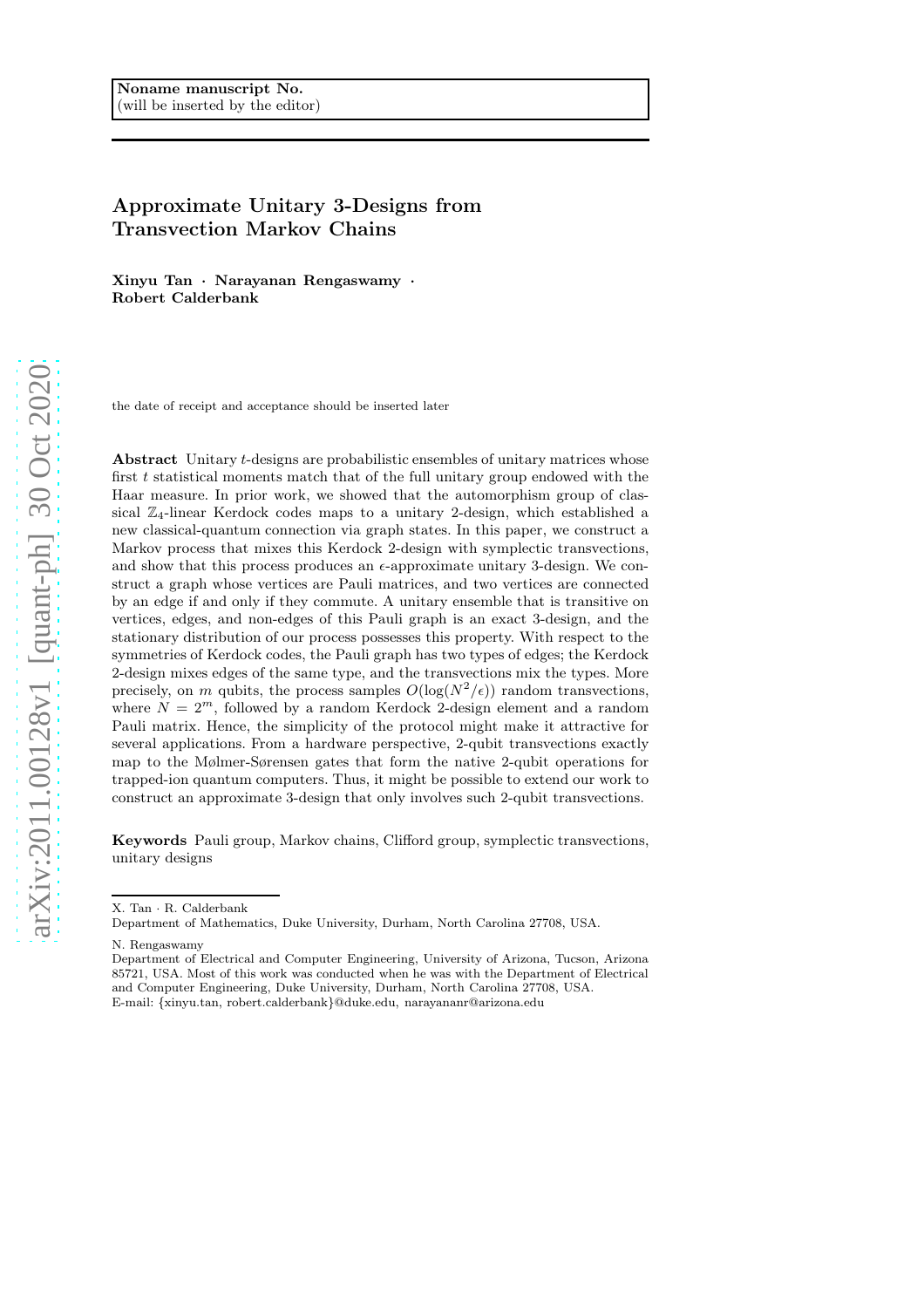# 1 Introduction

Unitary t-designs are finite collections of m-qubit unitary matrices endowed with a probability distribution, and they satisfy a certain statistical criterion. Set  $N \coloneqq$  $2<sup>m</sup>$ . Then, the first t statistical moments of this finite ensemble match that of the unique rotationally-invariant Haar measure on the group  $\mathbb{U}_N$  of all  $N \times N$  unitary operators. Unitary designs serve several purposes in quantum information science such as quantum data hiding  $[1]$ , decoupling in quantum information theory  $[2-5]$ , and channel fidelity estimation [\[6\]](#page-23-3).

Randomized benchmarking is a protocol commonly used to estimate the quality of state preparation, measurement and operations (gates) in a quantum computer [\[7,](#page-23-4) [8\]](#page-23-5). The actual errors in the system could be gate- and time-dependent, so estimating the error environment completely is challenging. Therefore, the procedure attempts to estimate the average gate fidelity that characterizes the error environment. The protocol works by first preparing a fixed initial state  $|\psi\rangle$ . Then, for a fixed sequence length s, one generates  $K_s$  sequences of  $(s + 1)$  operations each, where the first s operations are chosen randomly from a unitary 2-design and the last operation is defined to be the inverse of the composition of the first s operations. Hence, ideally, the final state should be identical to the initial state. For each sequence, one measures the average survival probability of the state, i.e.,  $\text{Tr}[H_{\psi}\mathcal{S}(|\psi\rangle\langle\psi|)]$ , where  $H_{\psi}$  is the POVM element to detect  $|\psi\rangle$  and  $\mathcal{S}(\cdot)$  is the effective channel induced by the aforementioned sequence of (noisy) operations. If the POVM is realized ideally, then  $\Pi_{\psi} = |\psi\rangle \langle \psi|$ . Then, one averages the results over the  $K_s$  sequences to compute the average sequence fidelity. This procedure is repeated for each s and the results are fit to a fidelity decay function.

This scheme amounts to "twirling" the underlying noise channel using a unitary 2-design in order to arrive at the depolarizing channel with the same fidelity as the original channel [\[7,](#page-23-4) [8\]](#page-23-5). Then, the fidelity is estimated on this single-parameter depolarizing channel in order to establish the quality of the computing environment. Small, practically feasible unitary 2-designs make it possible to efficiently characterize the reliability of a quantum computing environment, thereby enabling the development of quantum computers.

In prior work, we showed that the unitary 2-design constructed by Cleve et al. [\[9\]](#page-23-6) coincided with the symmetry group of the  $\mathbb{Z}_4$ -linear Kerdock code [\[10\]](#page-23-7). The Kerdock codewords appear as graph states, providing a new connection between classical and quantum information theory. Our 2-design is a subgroup of the Clifford group, and the corresponding group of binary symplectic matrices,  $\mathfrak{P}_m$ , is isomorphic to the projective special linear group  $PSL(2, 2<sup>m</sup>)$ .

It is well-known that there is no proper subgroup of the Clifford group that can form a unitary 3-design [\[11\]](#page-23-8). In this paper, we combine our (Kerdock) 2-design with symplectic transvections [\[12](#page-23-9)[–14\]](#page-23-10) to construct a Markov process that results in an approximate unitary 3-design. Hence, our work demonstrates how one can "smoothly" turn the Kerdock 2-design into a 3-design.

Main Result (Theorem [5\)](#page-18-0): Random sampling of  $O(\log(N^2/\epsilon))$  transvections, followed by a random element from  $\mathfrak{P}_m \cong \mathrm{PSL}(2, 2^m)$  and a random Pauli matrix, produces an  $\epsilon$ -approximate unitary 3-design.

An exact unitary 3-design must be transitive on all Paulis, on pairs of commuting Paulis, and on pairs of anti-commuting Paulis. The Kerdock 2-design acts transitively on Pauli elements, but partitions the Pauli pairs into multiple orbits.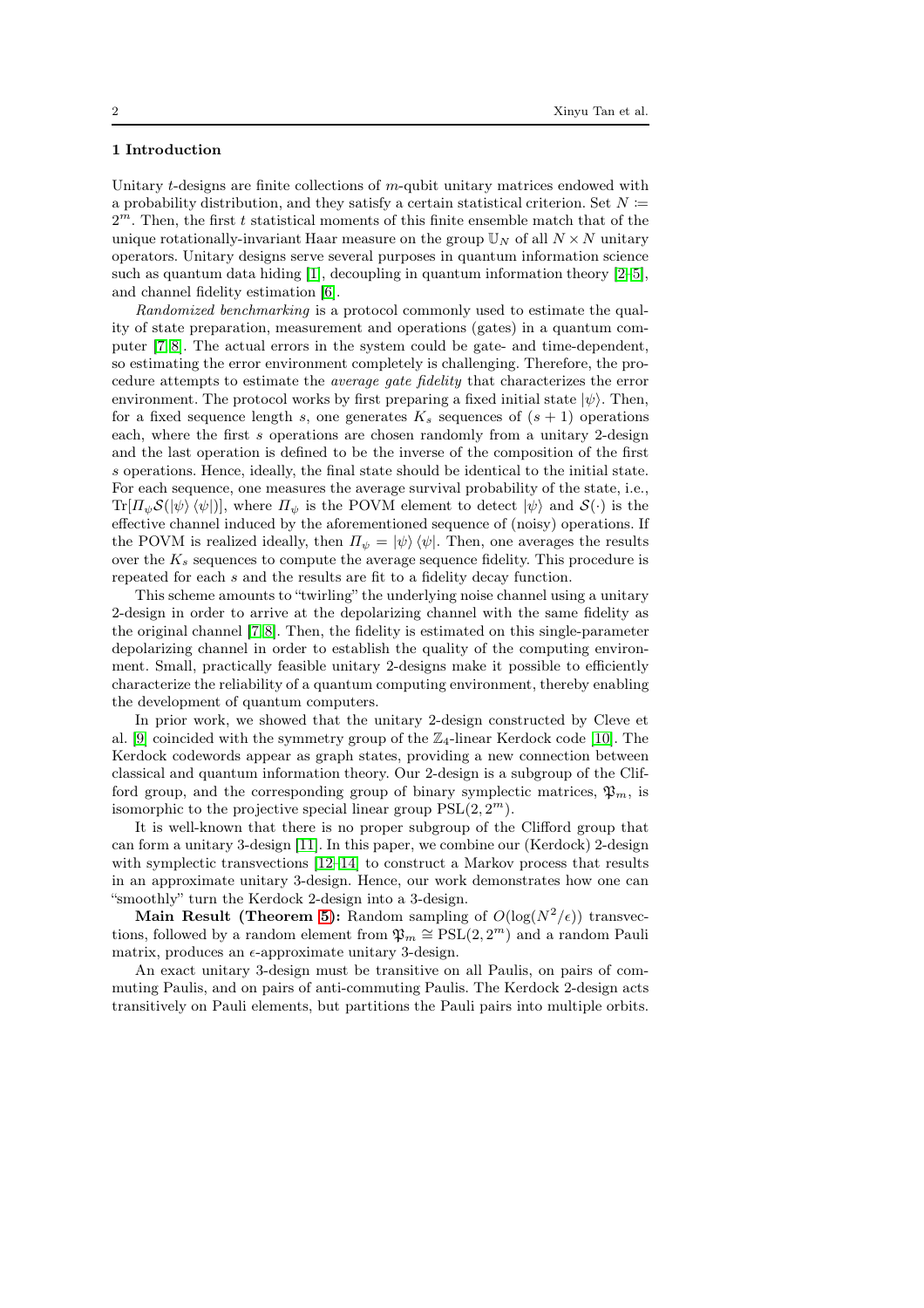Using a finite field representation of Paulis, and the fact that transvections generate the symplectic group, we characterize the orbits of Pauli pairs and analyze how each transvection acts on the orbits. Finally, we analyze the convergence rate to an  $\epsilon$ -approximate 3-design using the second largest eigenvalues of the transition matrices of the "edge"- and "orbit"-Markov chains.

While only few applications exist currently for unitary 3-designs [\[15–](#page-23-11)[17\]](#page-23-12), we think that the simplicity of our protocol makes it an attractive candidate for any such application. Our Markov process samples Clifford transformations uniformly from cosets of the Kerdock 2-design that are determined by products of transvections. Since transvections form a conjugacy class inside the Clifford group (see [\(19\)](#page-5-0)), the intermediate Cliffords in the Markov process (from  $\mathfrak{P}_m \cong$  $PSL(2, 2<sup>m</sup>)$  can be combined into one final Clifford (from  $\mathfrak{P}_m \cong \mathrm{PSL}(2, 2<sup>m</sup>)$ ) as stated in the result above. We emphasize here that, while the full Clifford group forms a 3-design [\[11\]](#page-23-8), transvections form a specific subset whose structure could be exploited for practical implementations. In particular, 2-qubit transvections exactly correspond to Mølmer-Sørensen gates that form the native 2-qubit operations in a trapped-ion quantum computer [\[18,](#page-23-13) [19\]](#page-23-14). Therefore, it might be possible to suitably modify our approach in this paper to construct an approximate 3 design with only 2-qubit transvections. This way, the design could be tailor-made for trapped-ion systems.

The rest of the paper is organized as follows. In Section [2,](#page-2-0) we introduce our finite field representation of the Pauli group elements, show how it expresses commutativity, and discuss other preliminaries including the Clifford group and symplectic transvections. In Section [3,](#page-6-0) we define a graph on Pauli matrices, where Clifford elements act as graph automorphisms, and explain how the Pauli graph works with the ideas of Pauli mixing and Pauli 2-mixing. In Section [4,](#page-10-0) we introduce the Kerdock unitary 2-design which is a symplectic subgroup isomorphic to the projective special linear group  $PSL(2, 2<sup>m</sup>)$ . Then, using our finite field representation, we define orbit invariants based on how  $PSL(2, 2<sup>m</sup>)$  partitions the edges of the Pauli graph. In Section [5,](#page-13-0) we introduce the transvection Markov chains whose stationary distribution gives an exact unitary 3-design. In Section [6,](#page-18-1) we analyze the convergence rate of the transvection Markov process and prove that it produces an  $\epsilon$ -approximate unitary 3-design. In Section [7,](#page-22-0) we conclude the paper.

# <span id="page-2-0"></span>2 The Pauli and Clifford Groups

In this section, we describe commutativity in the Pauli group by rewriting the standard symplectic inner product as a trace inner product over a finite field. This translation simplifies the description of the Clifford symmetries that generate the Kerdock unitary 2-design.

### 2.1 The Finite Field  $\mathbb{F}_{2^m}$

The field representation is fundamental to our description of commutativity in the Pauli group. We obtain the finite field  $\mathbb{F}_{2m}$  from the binary field  $\mathbb{F}_{2}$  by adjoining a root  $\alpha$  of a primitive irreducible polynomial  $p(x)$  of degree m [\[20\]](#page-23-15). Each element of  $\mathbb{F}_{2^m}$  corresponds to a polynomial in  $\alpha$  of degree at most  $m-1$  with coefficients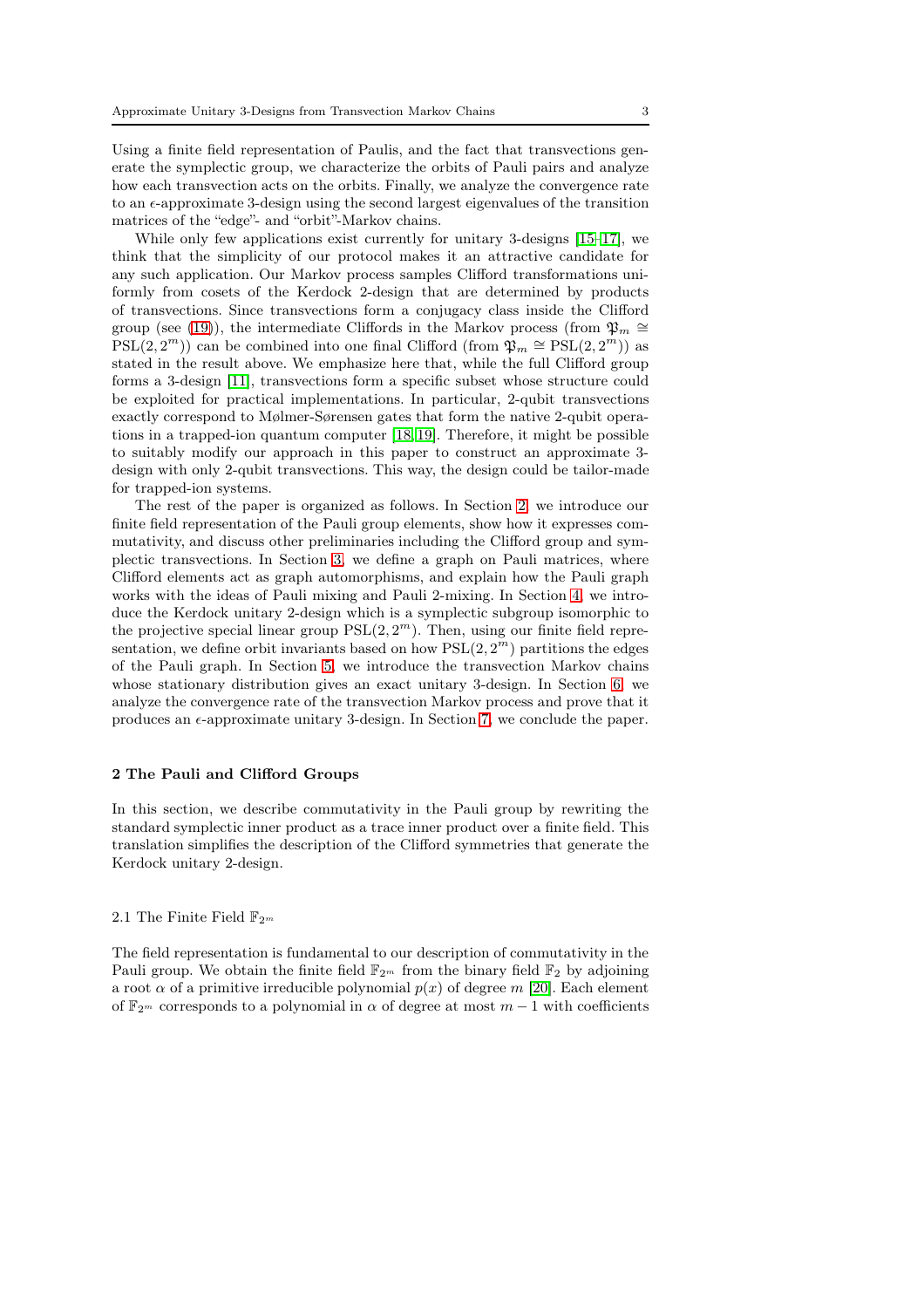in  $\mathbb{F}_2$ . The field elements  $1, \alpha, \alpha^2, \ldots, \alpha^{m-1}$  form a basis for  $\mathbb{F}_{2^m}$  over  $\mathbb{F}_2$  which we call the *primal basis*. The corresponding dual basis  $\beta_0, \beta_1, \ldots, \beta_{m-1}$  is defined by

$$
\operatorname{Tr}(\alpha^i \beta_j) := \begin{cases} 1 & \text{if } i = j, \\ 0 & \text{if } i \neq j, \end{cases}
$$
 (1)

where the *trace* Tr:  $\mathbb{F}_{2^m} \to \mathbb{F}_2$  is the  $\mathbb{F}_2$  linear map

$$
\text{Tr}(x) \coloneqq x + x^2 + \ldots + x^{2^{m-1}}.
$$
 (2)

Given a field element  $a \in \mathbb{F}_{2^m}$ , we will write

$$
a = \sum_{i=0}^{m-1} [a]_i \alpha^i = \sum_{i=0}^{m-1} [a]_i \beta_i.
$$
 (3)

The binary row vector  $[a] \in \{0,1\}^m$  represents the coefficients of a in the primal basis, and the binary row vector  $[a] \in \{0,1\}^m$  represents the coefficients of a in the dual basis.

The trace is linear over  $\mathbb{F}_2$  and the binary symmetric matrix W given by

$$
W_{ij} := \text{Tr}\left(\alpha^i \alpha^j\right), \ i, j = 0, 1, \dots, m - 1 \tag{4}
$$

satisfies

<span id="page-3-1"></span><span id="page-3-0"></span>
$$
\lfloor a \rfloor = \lceil a \rceil W,\tag{5}
$$

thereby translating primal coordinates to dual coordinates.

The trace inner product  $\text{Tr}(ab) = \langle a, b \rangle_{\text{tr}}$  is given by

$$
\operatorname{Tr}(ab) = \lceil a \rceil W \lceil b \rceil^{\mathsf{T}} = \lceil a \rceil \cdot \lfloor b \rfloor \pmod{2}.
$$
 (6)

The matrix  $W$  is non-singular since the trace inner product is non-degenerate (if Tr(xz) = 0 for all  $z \in \mathbb{F}_{2^m}$  then  $x = 0$ ). Observe that W is a Hankel matrix, since if  $i + j = h + k$  then  $\text{Tr}(\alpha^i \alpha^j) = \text{Tr}(\alpha^h \alpha^k)$ .

### 2.2 The Pauli Group

The single qubit (Hermitian) Pauli matrices are

$$
I_2 \coloneqq \begin{bmatrix} 1 & 0 \\ 0 & 1 \end{bmatrix}, \ X \coloneqq \begin{bmatrix} 0 & 1 \\ 1 & 0 \end{bmatrix}, \ Z \coloneqq \begin{bmatrix} 1 & 0 \\ 0 & -1 \end{bmatrix}, \ Y \coloneqq iXZ = \begin{bmatrix} 0 & -i \\ i & 0 \end{bmatrix}, \tag{7}
$$

where  $i := \sqrt{-1}$  and  $I_2$  is the  $2 \times 2$  identity matrix [\[21\]](#page-23-16).

Pauli matrices on  $m$  qubits are described by Kronecker products of  $m$  single qubit Pauli matrices. We associate with each pair of finite field elements  $(a, b) \in$  $\mathbb{F}_{2^m} \times \mathbb{F}_{2^m}$  the *m*-fold Kronecker product

$$
D(a,b) \coloneqq X^{\lceil a \rceil_0} Z^{\lfloor b \rfloor_0} \otimes \cdots \otimes X^{\lceil a \rceil_{m-1}} Z^{\lfloor b \rfloor_{m-1}} \in \mathbb{U}_N,
$$
\n
$$
(8)
$$

where  $N \coloneqq 2^m$  and  $\mathbb{U}_N$  denotes the group of all  $N \times N$  unitary operators.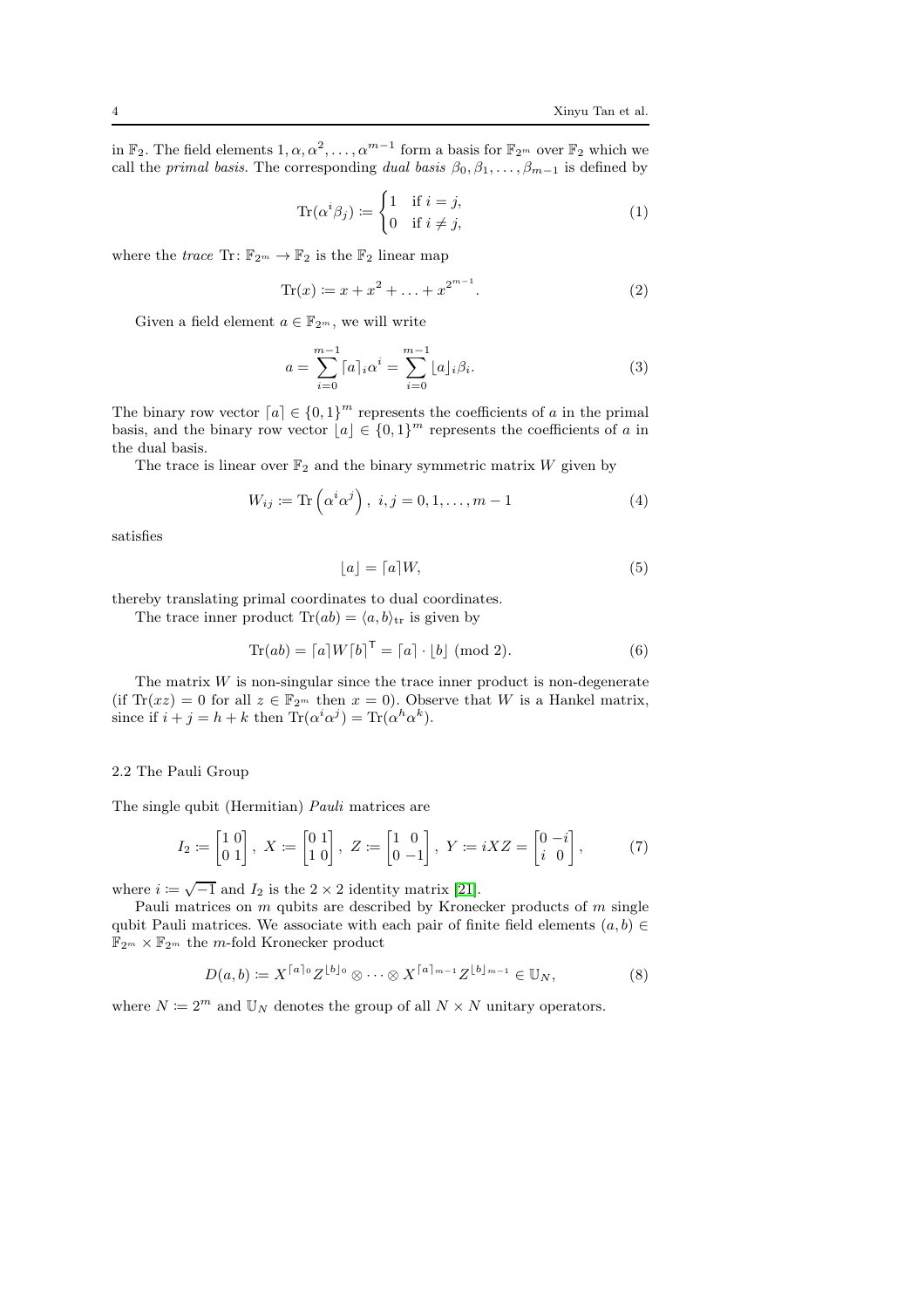The m-qubit Pauli group  $P_N$  (also called the Heisenberg-Weyl group) consists of all operators  $i^k D(a, b)$ . The values  $i^k$ , where  $\kappa \in \mathbb{Z}_4 := \{0, 1, 2, 3\}$ , are called *quaternary phases*. The order  $|P_N| = 4N^2$  and the *center* of this group is  $\langle iI_N \rangle := \{I_N, iI_N, -I_N, -iI_N\}$ , where  $I_N$  is the  $N \times N$  identity matrix. Hence, the homomorphism  $\psi \colon P_N \to \mathbb{F}_2^{2m}$  defined by

<span id="page-4-1"></span><span id="page-4-0"></span>
$$
\psi(i^{\kappa}D(a,b)) \coloneqq [[a],[b]] \,\forall \,\kappa \in \mathbb{Z}_4 \tag{9}
$$

has kernel  $\langle iI_N \rangle$  and allows us to represent elements of  $P_N$  (up to multiplication by scalars) as binary row vectors or pairs of  $\mathbb{F}_{2^m}$  elements.

Multiplication in  $P_N$  satisfies the identity

$$
D(a,b)D(c,d) = (-1)^{[c] \cdot [b] + [a] \cdot [d]} D(c,d)D(a,b).
$$
 (10)

The standard *symplectic inner product* in  $\mathbb{F}_2^{2m}$  is defined as

$$
\langle [[a], [b]], [[c], [d]] \rangle_s := [c] \cdot [b] + [a] \cdot [d] = [[a], [b]] \Omega [[c], [d]]T,
$$
\n(11)

where the symplectic form  $\Omega \coloneqq \begin{bmatrix} 0 & I_m \\ I & 0 \end{bmatrix}$  $I_m$  0 (see  $[14, 22, 23]$  $[14, 22, 23]$  $[14, 22, 23]$ ). It follows from  $(6)$  that

$$
\langle [[a], [b]], [[c], [d]] \rangle_s = \text{Tr}(ad + bc). \tag{12}
$$

Therefore, two operators  $D(a, b)$  and  $D(c, d)$  commute if and only if  $Tr(ad+bc) = 0$ .

# 2.3 The Clifford Group

The Clifford group Cliff<sub>N</sub> is the normalizer of  $P_N$  in the unitary group  $\mathbb{U}_N$ . It consists of all unitary matrices  $g \in \mathbb{C}^{N \times N}$  for which  $gD(a, b)g^{\dagger} \in P_N$  for all  $D(a, b) \in P_N$ , where  $g^{\dagger}$  is the Hermitian transpose of g [\[24\]](#page-24-1).

The Clifford group contains  $P_N$  and has size  $|\text{Cliff}_N| = 2^{m^2 + 2m} \prod_{j=1}^m (4^j - 1)$ (ignoring scalars  $e^{2\pi i\theta}, \theta \in \mathbb{R}$ ) [\[22\]](#page-23-17). Every operator  $g \in \text{Cliff}_N$  induces an automorphism of  $P_N$  by conjugation. Note that the inner automorphisms induced by matrices in  $P_N$  preserve every conjugacy class  $\{\pm D(a, b)\}\$  and  $\{\pm iD(a, b)\}\$ , be-cause [\(10\)](#page-4-0) implies that elements in  $P_N$  either commute or anti-commute. Matrices  $D(a, b)$  are symmetric or anti-symmetric according as  $Tr(ab) = 0$  or 1, hence the matrix

<span id="page-4-2"></span>
$$
E(a,b) \coloneqq i^{\text{Tr}(ab)} D(a,b) \tag{13}
$$

is Hermitian. Note that  $E(a, b)^2 = I_N$ .

The automorphism induced by a Clifford element  $q$  satisfies

$$
gE(a,b)g^{\dagger} = \pm E\left( [[a],[b]]F_g \right), \text{where } F_g = \begin{bmatrix} A_g & B_g \\ C_g & D_g \end{bmatrix}
$$
 (14)

is a  $2m \times 2m$  binary matrix that preserves symplectic inner products:

$$
\langle [[a], [b]]F_g, [[c], [d]]F_g \rangle_s = \langle [[a], [b]], [[c], [d]] \rangle_s. \tag{15}
$$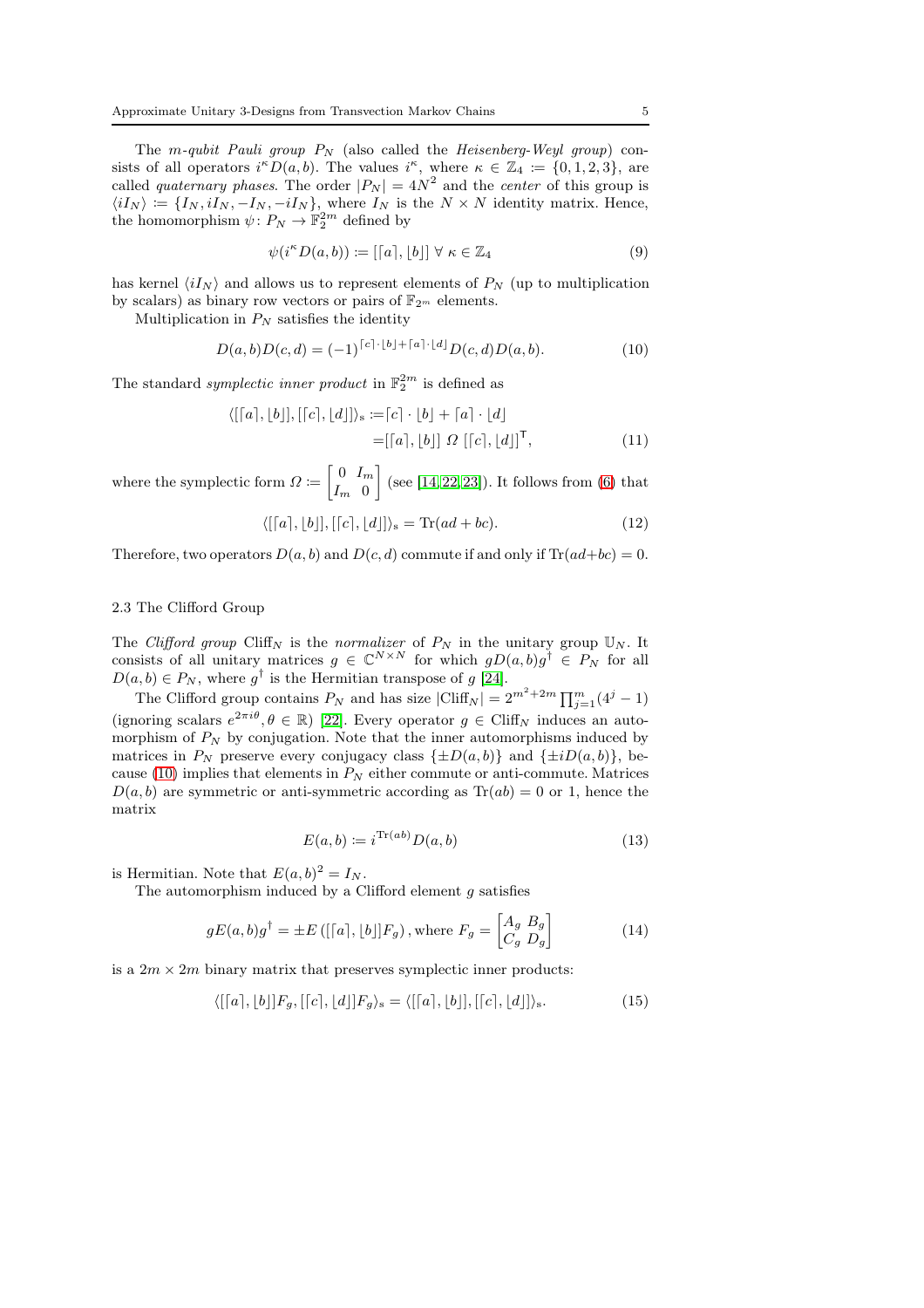<span id="page-5-1"></span>Table 1 A generating set of symplectic matrices and their corresponding unitary operators. The number of 1s in Q and P directly relates to number of gates involved in the circuit realizing the respective unitary operators (see [\[14,](#page-23-10) [23,](#page-24-0) Appendix I]). The  $N$  coordinates are indexed by binary vectors  $v \in \mathbb{F}_2^m$ , and  $e_v$  denotes the standard basis vector in  $\mathbb{C}^N$  with an entry 1 in position v and all other entries 0. Here  $H_{2<sup>t</sup>}$  denotes the Walsh-Hadamard matrix of size  $2<sup>t</sup>$ ,  $U_t = \text{diag}(I_t, 0_{m-t})$  and  $L_{m-t} = \text{diag}(0_t, I_{m-t}).$ 

| Symplectic Matrix $F_q$                                                                   | Clifford Operator q                                              |
|-------------------------------------------------------------------------------------------|------------------------------------------------------------------|
| $\Omega = \begin{bmatrix} 0 & I_m \\ I_m & 0 \end{bmatrix}$                               | $H_N = H_2^{\otimes m}$                                          |
| $L_Q = \begin{vmatrix} Q & 0 \\ 0 & Q^{-\mathsf{T}} \end{vmatrix}$                        | $\ell_Q: e_v \mapsto e_{vQ}$                                     |
| $T_P = \left  \begin{matrix} I_m & P \\ 0 & I_m \end{matrix} \right ; P = P^{\mathsf{T}}$ | $t_P = \text{diag}\left(i^{\nu P v^{\mathsf{T}}} \bmod 4\right)$ |
| $G_t = \begin{vmatrix} L_{m-t} & U_t \\ U_t & L_{m-t} \end{vmatrix}$                      | $g_t = H_{2^t} \otimes I_{2^{m-t}}$                              |

Hence,  $F_g$  is called a *binary symplectic matrix* and the symplectic property reduces to  $F_g \Omega F_g^{\mathsf{T}} = \Omega$ , or equivalently

$$
A_g B_g^{\mathsf{T}} = B_g A_g^{\mathsf{T}}, \ C_g D_g^{\mathsf{T}} = D_g C_g^{\mathsf{T}}, \ A_g D_g^{\mathsf{T}} + B_g C_g^{\mathsf{T}} = I_m.
$$
 (16)

The symplectic property encodes the fact that the automorphism induced by  $g$ must respect commutativity in  $P_N$ . Let  $Sp(2m, \mathbb{F}_2)$  denote the group of symplectic  $2m \times 2m$  matrices over  $\mathbb{F}_2$ . The map  $\phi$ : Cliff<sub>N</sub>  $\rightarrow$  Sp $(2m, \mathbb{F}_2)$  defined by

$$
\phi(g) \coloneqq F_g \tag{17}
$$

is a homomorphism with kernel  $P_N$ , and every Clifford operator projects onto a symplectic matrix  $F_g$ . Thus,  $P_N$  is a normal subgroup of Cliff<sub>N</sub> and Cliff<sub>N</sub>  $/P_N \cong$  $\text{Sp}(2m, \mathbb{F}_2)$ . This implies that  $|\text{Sp}(2m, \mathbb{F}_2)| = 2^{m^2} \prod_{j=1}^m (4^j - 1)$  (also see [\[22\]](#page-23-17)).

Table [1](#page-5-1) lists elementary symplectic transformations  $F_g$ , that generate the binary symplectic group  $Sp(2m, \mathbb{F}_2)$ , and the corresponding unitary automorphisms  $g \in \text{Cliff}_N$ , which together with  $P_N$  generate Cliff<sub>N</sub>. (See [\[23,](#page-24-0) Appendix I] for a discussion on the Clifford gates and circuits corresponding to these transformations.)

# 2.4 Symplectic Transvections

The symplectic transvection  $\tau_h$  corresponding to the row vector  $h \in \mathbb{F}_2^{2m}$  is the map  $\tau_h: \mathbb{F}_2^{2m} \to \mathbb{F}_2^{2m}$  defined by

<span id="page-5-0"></span>
$$
\tau_h(x) \coloneqq x + \langle x, h \rangle_s h = x Z_h,\tag{18}
$$

where  $Z_h := I_{2m} + \Omega h^{\mathsf{T}} h$  is the associated symplectic matrix of  $\tau_h$ .

The set of symplectic transvections is a conjugacy class in  $Sp(2m, \mathbb{F}_2)$ , since if  $h = [h_1, h_2]$  with  $h_1, h_2 \in \mathbb{F}_2^m$ , then

$$
F_g^{-1} Z_h F_g = Z_{[h_1 A + h_2 C, h_1 B + h_2 D]} = Z_{h F_g},
$$
\n(19)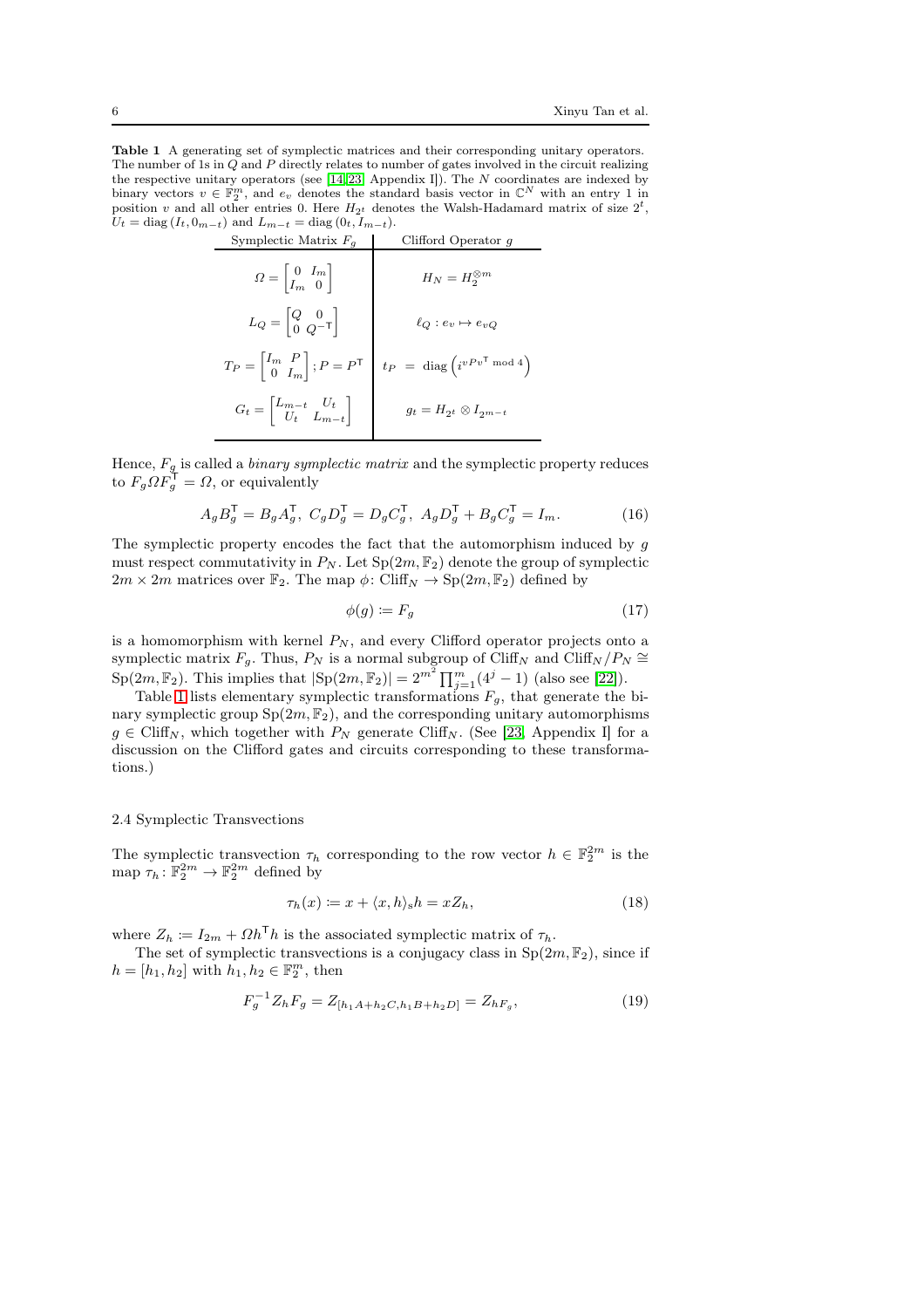where

$$
F_g = \begin{bmatrix} A_g & B_g \\ C_g & D_g \end{bmatrix}
$$
, and 
$$
F_g^{-1} = \begin{bmatrix} D_g^{\mathsf{T}} & B_g^{\mathsf{T}} \\ C_g^{\mathsf{T}} & A_g^{\mathsf{T}} \end{bmatrix}
$$

Hence, the group generated by the symplectic transvections is normal in  $\text{Sp}(2m, \mathbb{F}_2)$ . Since  $Sp(2m, \mathbb{F}_2)$  is simple, it is generated by the set of symplectic transvections.

We shall view the row vectors that define a symplectic transvection as elements of the finite field  $\mathbb{F}_{2^m}$ . Given  $a, b, h_1, h_2 \in \mathbb{F}_{2^m}$ , let  $h = |[h_1], |h_2||$ , then

$$
Z_h([[a],[b]])
$$
  
=[[a],[b]] + ([a] \cdot [h<sub>2</sub>] + [h<sub>1</sub>] \cdot [b])[[h<sub>1</sub>],[h<sub>2</sub>]]  

$$
\equiv (a\ b) + \text{Tr}(ah2 + bh1) (h1 h2)
$$
 (20)

<span id="page-6-1"></span>.

We will often write the transvection  $Z_h$  as  $Z_{(h_1,h_2)}$ , where  $h_1, h_2 \in \mathbb{F}_{2^m}$ .

# <span id="page-6-0"></span>3 The Pauli Geometry

In this section, we will define a graph on Pauli matrices, where Clifford elements act as graph automorphisms. We will build on prior work [\[11\]](#page-23-8) showing that a set of automorphisms forms a unitary 2-design if it acts transitively on vertices, or a unitary 3-design if it acts transitively on vertices, on edges, and on non-edges.

### 3.1 The Maximal Commutative Subgroups

To begin with, we shall review some concepts that are closely related to the Pauli group: stabilizers, maximal commutative subgroups, and stabilizer states.

A *stabilizer* group is a subgroup  $S$  of  $P_N$  generated by commuting Hermitian matrices of the form  $\pm E(a, b)$ , with the additional property that if  $E(a, b) \in S$ then  $-E(a, b) \notin S$  [\[21,](#page-23-16) Chapter 10]. The operators  $\frac{I_N \pm E(a, b)}{2}$  project onto the  $\pm 1$ eigenspaces of  $E(a, b)$ , respectively.

Since all elements of  $S$  are unitary, Hermitian and commute with each other, they can be diagonalized simultaneously with respect to a common orthonormal basis, and their eigenvalues are  $\pm 1$  with algebraic multiplicity  $N/2$ . We refer to such a basis as the *common eigenbasis* or simply the *eigenbasis* of the subgroup  $S$ , and to the subspace of eigenvectors with eigenvalue  $+1$  as the  $+1$  eigenspace of S.

If the subgroup S is generated by  $E(a_i, b_i)$ ,  $i = 1, ..., k$ , then the operator

$$
\frac{1}{2^k} \prod_{i=1}^k (I_N + E(a_i, b_i))
$$
\n(21)

projects onto the  $2^{m-k}$ -dimensional subspace  $V(S)$  fixed pointwise by S, i.e., the +1 eigenspace of S. The subspace  $V(S)$  is the *stabilizer code* determined by S. One uses the notation  $[m, m-k]$  code to represent that  $V(S)$  encodes  $m-k$  logical qubits into m physical qubits.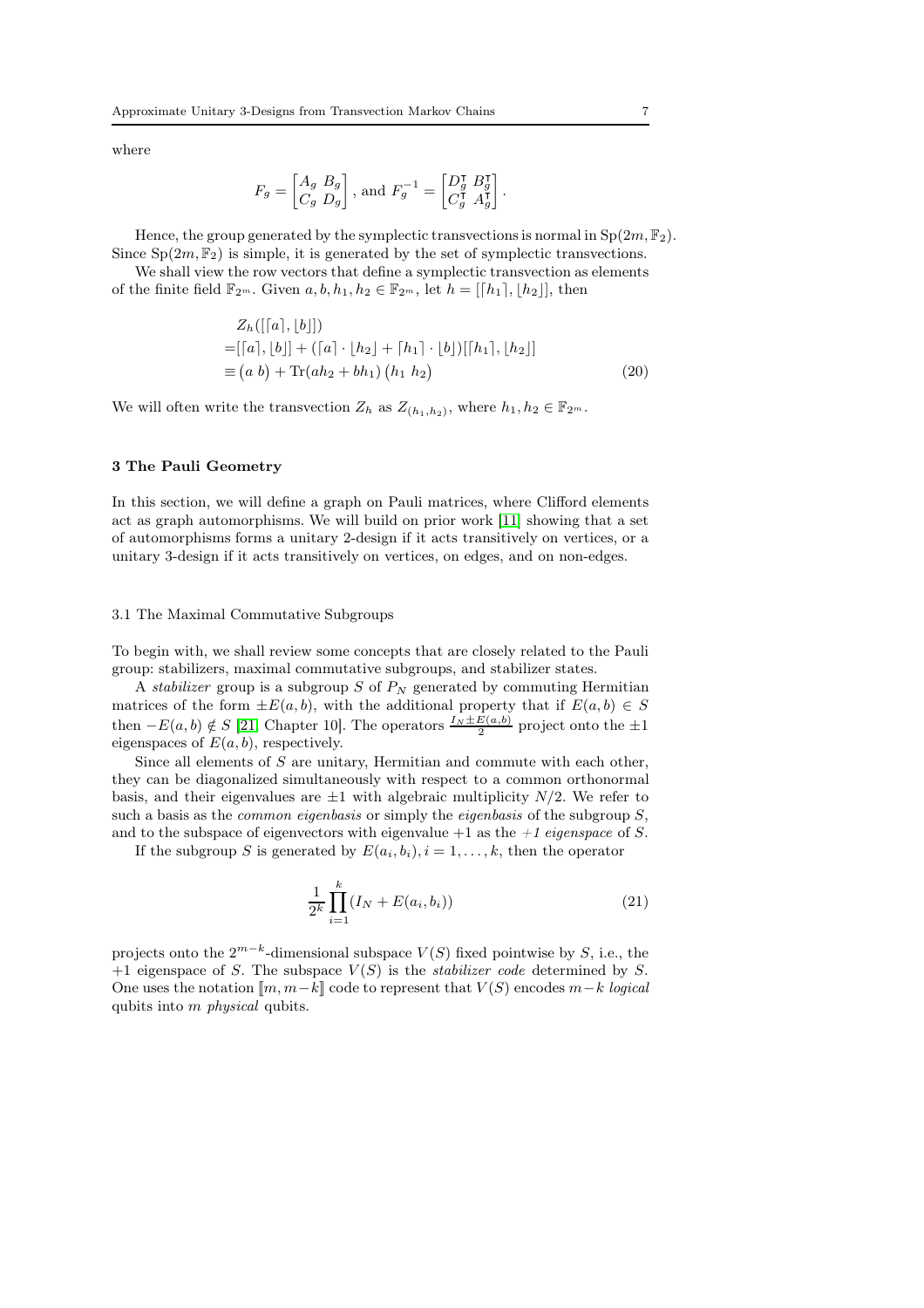Let  $\psi(S)$  denote the subspace of  $\mathbb{F}_2^{2m}$  formed by the binary representations of the elements of S using the homomorphism  $\psi$  in [\(9\)](#page-4-1). A generator matrix for  $\psi(S)$ is

$$
G_S \coloneqq [[a_i], [b_i]]_{i=1,\dots,k} \in \mathbb{F}_2^{k \times 2m} \text{ s.t. } G_S \ \Omega \ G_S^{\mathsf{T}} = 0,
$$
 (22)

where 0 is the  $k \times k$  matrix with all entries zero.

A stabilizer group S defined by  $k = m$  generators is called a *maximal com*mutative subgroup of  $P_N$  and  $\psi(S)$  is called a maximal isotropic subspace of  $\mathbb{F}_2^{2m}$ . The generator matrix  $G_S$  has rank m and can be row-reduced to  $[0 \mid I_m]$  if  $S = Z_N \coloneqq \{E(0, b): b \in \mathbb{F}_{2^m}\},\$  or to the form  $[I_m | P]$  if S is disjoint from  $Z_N$ . The condition  $\hat{G}_S \Omega G_S^{\mathsf{T}} = 0$  implies  $P = P^{\mathsf{T}}$ .

Remark 1 We will denote these maximal commutative subgroups as  $E([0 | I_m])$ and  $E([I_m | P])$ , respectively, and  $E([I_m | 0]) = X_N := \{E(a, 0): a \in \mathbb{F}_{2^m}\}\.$  Notice that we still employ the form of  $E(a, b)$ , where  $a, b \in \mathbb{F}_{2^m}$ , to represent elements inside of each subgroup.

# 3.2 The Kerdock Set

Kerdock sets connect Kerdock codes [\[25\]](#page-24-2) with maximal commutative subgroups of the Pauli group. We refer the reader to [\[10\]](#page-23-7) for more information about connections between binary and quaternary Kerdock codes and eigenbases of maximal commutative subgroups  $E([I_m | P_z]),$  where  $z \in \mathbb{F}_{2^m}.$ 

We write multiplication by  $z \in \mathbb{F}_{2^m}$  as a linear transformation  $xz \equiv [x]A_z$ . For  $z = 0, A_0 = 0$ , and for  $z = \alpha^i$  the matrix  $A_z = A^i$  for  $i = 0, 1, ..., 2^m - 2$ , where A is the matrix that represents multiplication by the primitive element  $\alpha$ . The matrix A is the *companion matrix* of the primitive irreducible polynomial  $p(x) = p_0 + p_1 x + \ldots + p_{m-1} x^{m-1} + x^m$  over the binary field. Thus,

<span id="page-7-0"></span>
$$
A := \begin{bmatrix} 0 & 1 & 0 & \cdots & 0 \\ 0 & 0 & 1 & \cdots & 0 \\ \vdots & \vdots & \ddots & \vdots \\ 0 & 0 & 0 & \cdots & 1 \\ p_0 & p_1 & p_2 & \cdots & p_{m-1} \end{bmatrix} .
$$
 (23)

<span id="page-7-1"></span>**Lemma 1** It follows directly from the arithmetic of  $\mathbb{F}_{2^m}$  that the matrices  $A_z$  and W satisfy:

(a)  $A_z A_x = A_x A_z = A_{xz};$ (b)  $A_x + A_z = A_{x+z};$  $(c)$   $A_z W = W A_z^{\mathsf{T}};$ 

Proof Specifically, for (c), observe that

$$
(\lceil x \rceil A_z)W\lceil y \rceil^{\mathsf{T}} = \text{Tr}((xz)y) = \text{Tr}(x(yz)) = \lceil x \rceil W(\lceil y \rceil A_z)^{\mathsf{T}}.
$$

The other two properties are easily verified. □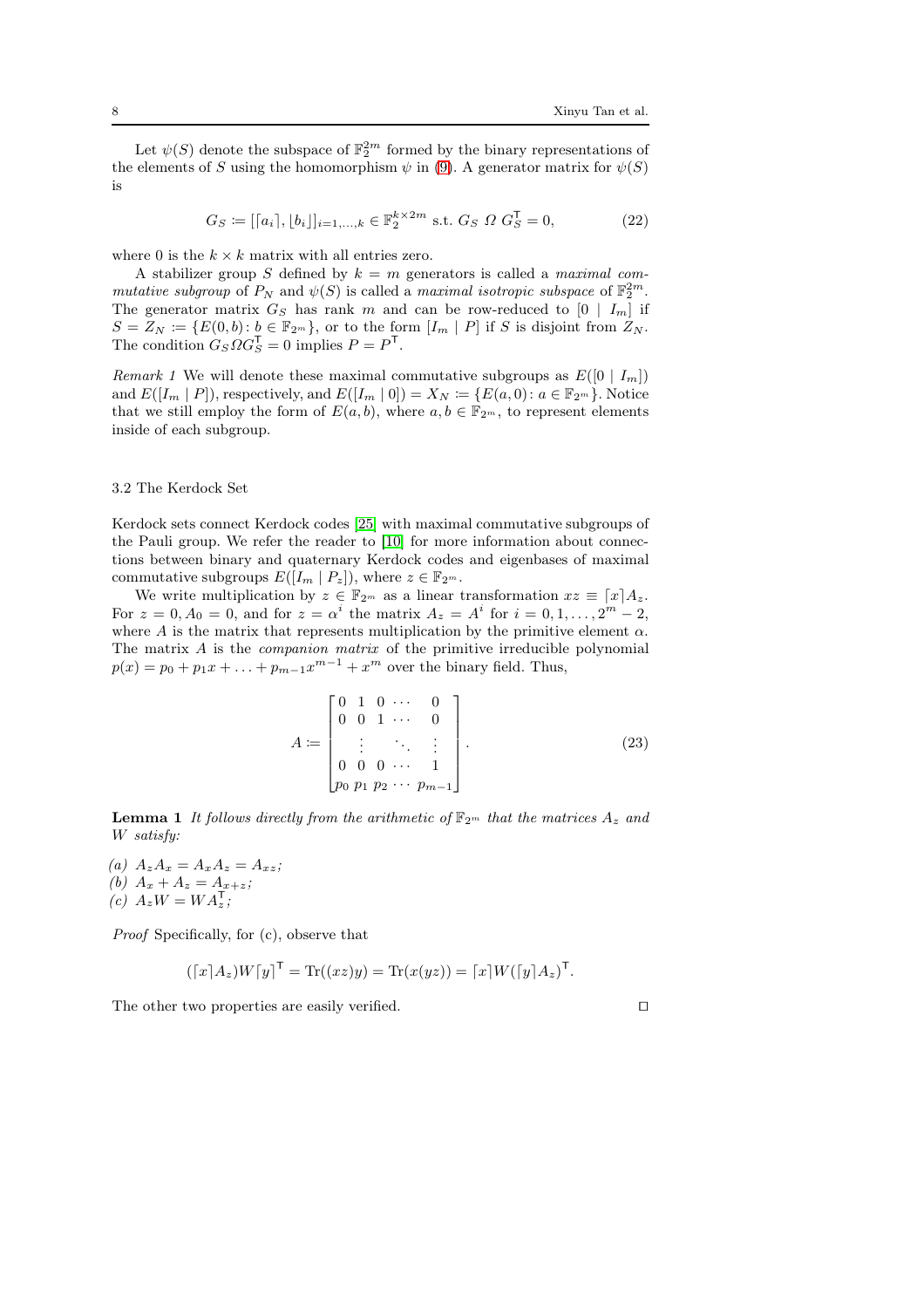The Kerdock set  $P_K(m)$  consists of all symmetric matrices  $P_z = A_z W$ , where  $z \in \mathbb{F}_{2^m}$  [\[10\]](#page-23-7). It is closed under binary addition, and if  $P, Q \in P_K(m)$  are distinct, then  $P + Q$  is non-singular, which in turn implies that the maximal commutative subgroups  $E([I_m | P_z])$  determined by the Kerdock matrices  $P_z$  intersect trivially. Together with  $Z_N = E([0 | I_m])$ , they partition all  $(N^2-1)$  non-identity Hermitian Pauli matrices. Hence, given a non-identity Hermitian Pauli matrix  $E(a, b)$ , it follows that there is a sign  $\epsilon \in {\pm 1}$  such that  $\epsilon E(a, b)$  is in one of the  $N + 1$ subgroups determined by all  $P_z \in P_K(m)$  and  $Z_N$ . If  $E(a, b)$  is in the maximal commutative subgroup  $E([I_m | P_z])$ , then we must have

$$
\lfloor b \rfloor = \lceil a \rceil A_z W = \lceil az \rceil W = \lfloor az \rfloor \Rightarrow b = az.
$$

Therefore, each element in  $E([I_m | P_z])$  or  $E([0 | I_m])$  can be written as  $E(a, az)$ or  $E(0, a)$ , respectively, for some  $a \in \mathbb{F}_{2^m}$ .

Remark 2 Throughout this paper, we will illustrate theory developed for general m by reducing to the special case  $m = 3$ . We constructed  $\mathbb{F}_8$  by adjoining a root  $\alpha$ of  $p(x) = x^3 + x + 1$  over  $\mathbb{F}_2$ . Then, we have  $\mathbb{F}_8 = \{0, 1, \alpha, \alpha^2, \dots, \alpha^6\}$  and  $\alpha^7 = 1$ . The trace of  $0, \alpha, \alpha^2, \alpha^4$  is 0 and the trace of  $1, \alpha^3, \alpha^5, \alpha^6$  is 1.

*Example 1* It follows from  $(23)$  and  $(4)$  that

$$
A_{\alpha} = A^{1} = \begin{bmatrix} 0 & 1 & 0 \\ 0 & 0 & 1 \\ 1 & 1 & 0 \end{bmatrix} \text{ and } W = \begin{bmatrix} 0 & 1 & 0 \\ 1 & 0 & 1 \\ 1 & 1 & 1 \end{bmatrix}.
$$
 (24)

We may form  $P_z = A_z W$  for any  $z \in \mathbb{F}_{2^m}$  to generate the entire Kerdock set  $P_K(m)$ .

# 3.3 The Pauli Graph

**Definition 1** The *Pauli graph*  $\mathbb{P}_N$  has  $N^2 - 1$  vertices, labeled by pairs  $\pm E(a, b)$ with  $(a, b) \neq (0, 0)$  where vertices labeled  $\pm E(a, b)$  and  $\pm E(c, d)$  are joined if  $E(a, b)$  commutes with  $E(c, d)$ .

We use  $(a, b)$  to represent the vertex labeled  $\pm E(a, b)$  and a  $2 \times 2$  matrix  $\begin{pmatrix} a & b \\ c & d \end{pmatrix}$ or  $\begin{pmatrix} c & d \\ a & b \end{pmatrix}$  over  $\mathbb{F}_{2^m}$  to represent a pair of vertices  $(a, b)$  and  $(c, d)$ . If  $(a, b)$  and  $\overset{(c, d)}{(c, d)}$ are connected, then it follows from [\(6\)](#page-3-0) that

<span id="page-8-0"></span>
$$
\operatorname{Tr}\left(\det\begin{pmatrix} a & b \\ c & d \end{pmatrix}\right) = \operatorname{Tr}(ad + bc) = 0.
$$
 (25)

We shall distinguish two types of edges in  $\mathbb{P}_N$ :

1. Type 1 edges connect vertices from the same maximal commutative subgroup  $E([I_m | P_z]), z \in \mathbb{F}_{2^m}$ , or from  $E([0 | I_m]).$  The determinant of a type-1 edge matrix is 0:

<span id="page-8-1"></span>
$$
\det \begin{pmatrix} a & a z \\ b & b z \end{pmatrix} = 0, \text{ where } a \neq b, ab \neq 0.
$$
 (26)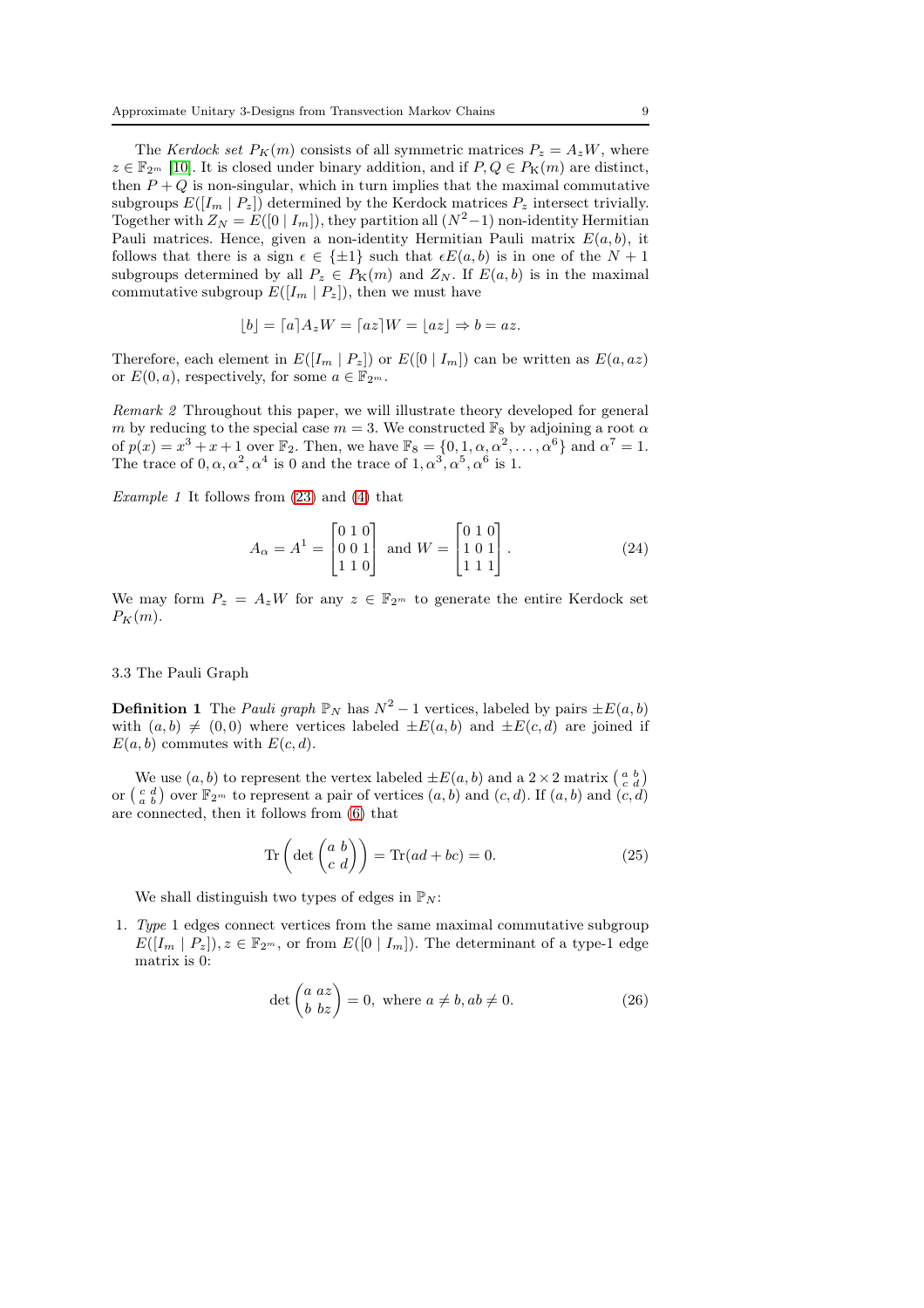2. Type 2 edges connect vertices from different maximal commutative subgroups. The determinant of a type-2 edge matrix is a non-zero field element with trace 1:

<span id="page-9-0"></span>
$$
\det \begin{pmatrix} a & a z_1 \\ b & b z_2 \end{pmatrix} = ab(z_1 + z_2) \neq 0, \text{ where } z_1 \neq z_2, ab \neq 0. \tag{27}
$$

The  $2 \times 2$  matrix representing a pair of non-commuting Pauli matrices has trace equal to 1. We shall refer to an arbitrary  $2 \times 2$  matrix as a Pauli pair matrix.

**Lemma 2** The Pauli graph  $\mathbb{P}_N$  is a strongly regular graph with parameters

$$
n = N2 - 1, t = \frac{N2}{2} - 2, \lambda = \frac{N2}{4} - 3, \mu = \frac{N2}{4} - 1,
$$
 (28)

where n is the number of vertices, t is the degree of each vertex, and  $\lambda$  or  $\mu$  is the number of vertices joined to a pair of distinct vertices  $x, y$  according as  $x, y$  are joined or not joined respectively [\[26,](#page-24-3) Definiton 2.4].

*Proof* A vertex  $(c, d)$  joined to a given vertex  $(a, b)$  must satisfy  $Tr(ad + bc) = 0$ and half of the elements in  $\mathbb{F}_{2^m}$  have trace 0. For each possible value of  $ad + bc$ , there exists N pairs  $(c, d)$  that are feasible. After eliminating the solutions  $(0, 0)$ and  $(a, b)$ , we are left with  $t = \frac{N^2}{2} - 2$  distinct vertices  $(c, d)$  joined to  $(a, b)$ .

Given vertices  $(a, b)$  and  $(c, d)$ , a vertex  $(e, f)$  joined to both  $(a, b)$  and  $(c, d)$ satisfies  $\text{Tr}(af + be) = 0$  and  $\text{Tr}(cf + de) = 0$ . Each pair of  $af + be$  and  $cf + de$ values have one solution for  $(e, f)$ . When  $(a, b)$  is not joined to  $(c, d)$ , we only need to eliminate the solution  $(0, 0)$ . When  $(a, b)$  is joined to  $(c, d)$  we need to eliminate  $(0, 0), (a, b)$  and  $(c, d)$ . □

The number of edges in  $\mathbb{P}_N$  is  $(N^2-1)(N^2-4)/4$ . The number of type-1 edges is  $(N^2 - 1)(N - 2)/2$  and the number of type-2 edges is  $N(N^2 - 1)(N - 2)/4$ .

Using these properties of the Pauli graph, we can now discuss unitary designs. We denote the linear operators acting on a complex Euclidean space  $\mathcal{X}$  (e.g.,  $\mathcal{X} = \mathbb{C}^N$  as  $L(\mathcal{X})$  and the quantum channels acting on  $L(\mathcal{X})$  as  $C(\mathcal{X})$ .

**Definition 2** Let k be a positive integer and  $\mathcal{E} = {\alpha_i, U_i}_{i=1}^n$  be an ensemble where the unitary matrix  $U_i$  is selected with probability  $\alpha_i$ . The superoperators  $\mathcal{G}_{\mathcal{E}}, \mathcal{G}_H \in C((\mathbb{C}^N)^{\otimes k})$  are given by

$$
\mathcal{G}_{\mathcal{E}}(\rho) = \sum_{i} \alpha_i U_i^{\otimes k} \rho(U_i^{\dagger})^{\otimes k},\tag{29}
$$

$$
\mathcal{G}_H(\rho) = \int_{\mathbb{U}_N} d\eta(U) U^{\otimes k} \rho(U^{\dagger})^{\otimes k},\tag{30}
$$

where  $\eta(\cdot)$  represents the Haar measure on the unitary group  $\mathbb{U}_N$ . The ensemble  $\mathcal E$ is a unitary k-design if and only if  $\mathcal{G}_{\mathcal{E}} = \mathcal{G}_H$ . The linear transformations determined by  $\mathcal{G}_{\mathcal{E}}$  and  $\mathcal{G}_{H}$  are called k-fold twirls. A unitary k-design is defined by the property that the ensemble twirl coincides with the full unitary twirl.

Notice that elements of the Clifford group act by conjugation on  $P_N$ , inducing automorphisms of the graph  $\mathbb{P}_N$ . It is well known that the symplectic group  $Sp(2m, \mathbb{F}_2)$  acts transitively on vertices, on edges, and on non-edges of  $\mathbb{P}_N$ .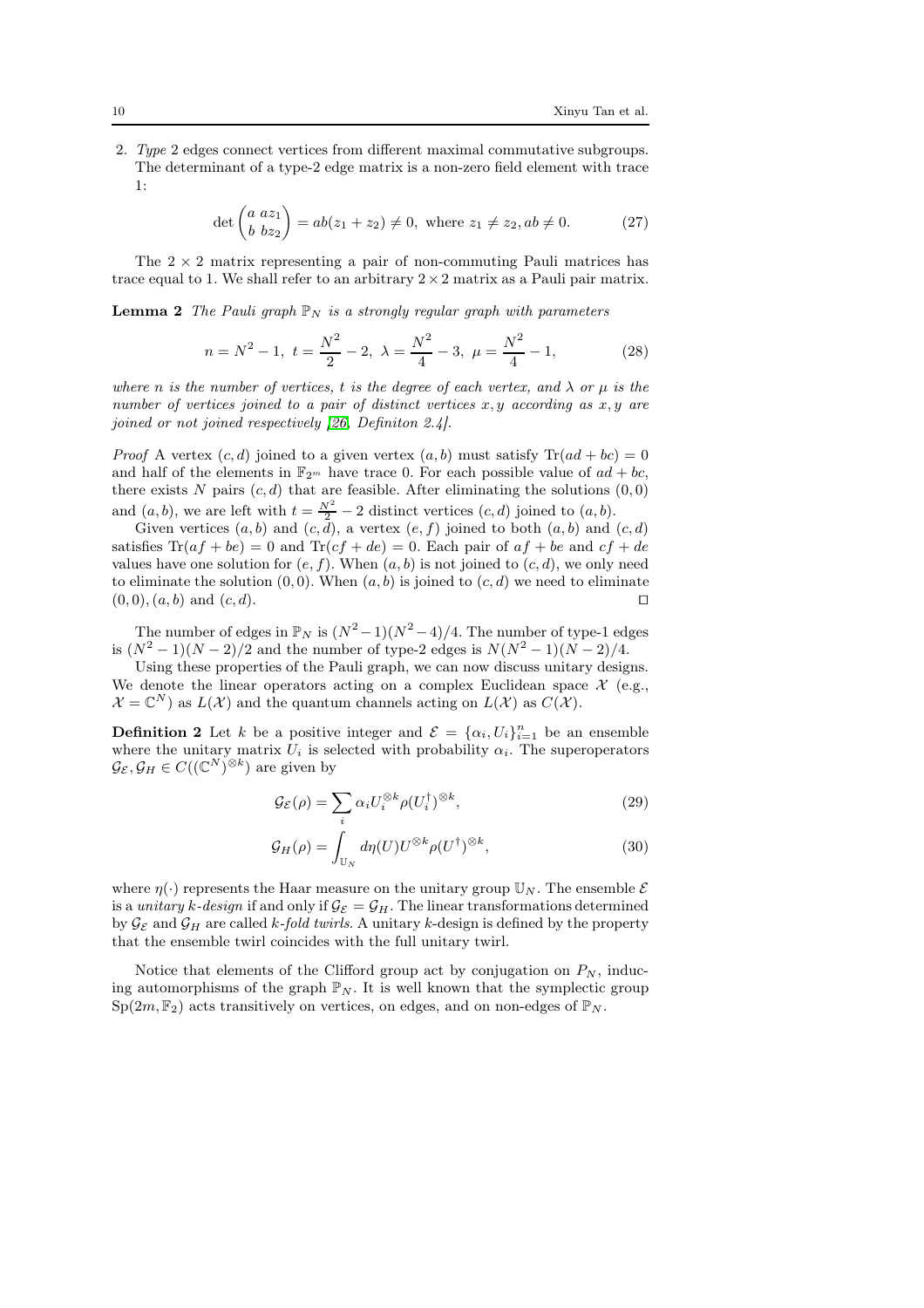Following Webb [\[11\]](#page-23-8), we say that an ensemble  $\mathcal{E} = {\alpha_i, U_i}_{i=1}^n$  of Clifford elements  $U_i$  is *Pauli mixing* if for every vertex  $(a, b)$  the distribution  $\{\alpha_i, U_i E(a, b) U_i^{\dagger}\}$ is uniform over vertices of  $\mathbb{P}_N$ . The ensemble  $\mathcal E$  is *Pauli 2-mixing* if it is Pauli mixing and if for every edge (resp. non-edge)  $\begin{pmatrix} a & b \\ c & d \end{pmatrix}$ , the distribution

$$
\{\alpha_i,(U_iE(a,b)U_i^{\dagger},U_iE(c,d)U_i^{\dagger})\}
$$

<span id="page-10-1"></span>is uniform over edges (resp. non-edges) of  $\mathbb{P}_N$ .

**Theorem 1** Let G be a subgroup of the Clifford group containing all  $D(a, b) \in$  $HW_N$ , and let  $\mathcal{E} = {\frac{1}{|G|}, U}_{U \in G}$  be the ensemble defined by the uniform distribution. If G acts transitively on vertices of  $\mathbb{P}_N$ , then E is a unitary 2-design, and if G acts transitively on vertices, edges and non-edges, then  $\mathcal E$  is a unitary 3-design.

Proof Transitivity means a single orbit so that random sampling from G results in the uniform distribution on vertices, edges, and non-edges. Hence, transitivity on vertices implies  $\mathcal E$  is Pauli mixing and transitivity on vertices, edges and non-edges implies  $\mathcal E$  is Pauli 2-mixing. It now follows from [\[11\]](#page-23-8) or [\[9\]](#page-23-6) that Pauli mixing (resp.<br>Pauli 2-mixing) implies  $\mathcal E$  is a unitary 2-design (resp. unitary 3-design) Pauli 2-mixing) implies  $\mathcal E$  is a unitary 2-design (resp. unitary 3-design).

Theorem [1](#page-10-1) implies that random sampling from the Clifford group gives an exact unitary 3-design.

### <span id="page-10-0"></span>4 The Unitary 2-Design

The unitary 2-design we consider in this paper is a symplectic subgroup isomorphic to  $PSL(2, 2<sup>m</sup>)$ , and different descriptions may be found in [\[27\]](#page-24-4), [\[9\]](#page-23-6), and [\[10\]](#page-23-7). We will follow the perspective provided in [\[10\]](#page-23-7). We first show that it acts transitively on vertices of the graph  $\mathbb{P}_N$ . Then, we use our finite field representation to describe how this subgroup acts on pairs of commuting and anti-commuting Pauli Matrices.

# <span id="page-10-2"></span>4.1 The Symplectic Subgroup Isomorphic to  $PSL(2, 2<sup>m</sup>)$

We first introduce  $PSL(2, 2<sup>m</sup>)$  and realize each transformation as a symplectic matrix. Then, we explain why this symplectic subgroup forms a unitary 2-design by showing how the group elements permute the maximal commutative subgroups  $E([I_m|P_z])$  and  $E([0|I_m])$  and elements within each subgroup.

The projective special linear group of  $2 \times 2$  matrices over  $\mathbb{F}_{2^m}$  is defined as

$$
\text{PSL}(2, 2^m) \coloneqq \left\{ \begin{pmatrix} \alpha & \beta \\ \gamma & \delta \end{pmatrix} : \alpha, \beta, \gamma, \delta \in \mathbb{F}_{2^m}; \ \alpha \delta + \beta \gamma = 1 \right\}.
$$
\n(31)

The order  $|PSL(2, 2<sup>m</sup>)| = (N + 1)N(N - 1) = 2<sup>3m</sup> - 2<sup>m</sup>$ . The action of each  $2 \times 2$ matrix  $\begin{pmatrix} \alpha & \beta \\ \gamma & \delta \end{pmatrix}$  over  $\mathbb{F}_{2^m}$  on 1-dimensional subspaces of  $\mathbb{F}_{2^m} \times \mathbb{F}_{2^m}$  is associated with a transformation

$$
f(z) = \frac{\beta + \delta z}{\alpha + \gamma z}
$$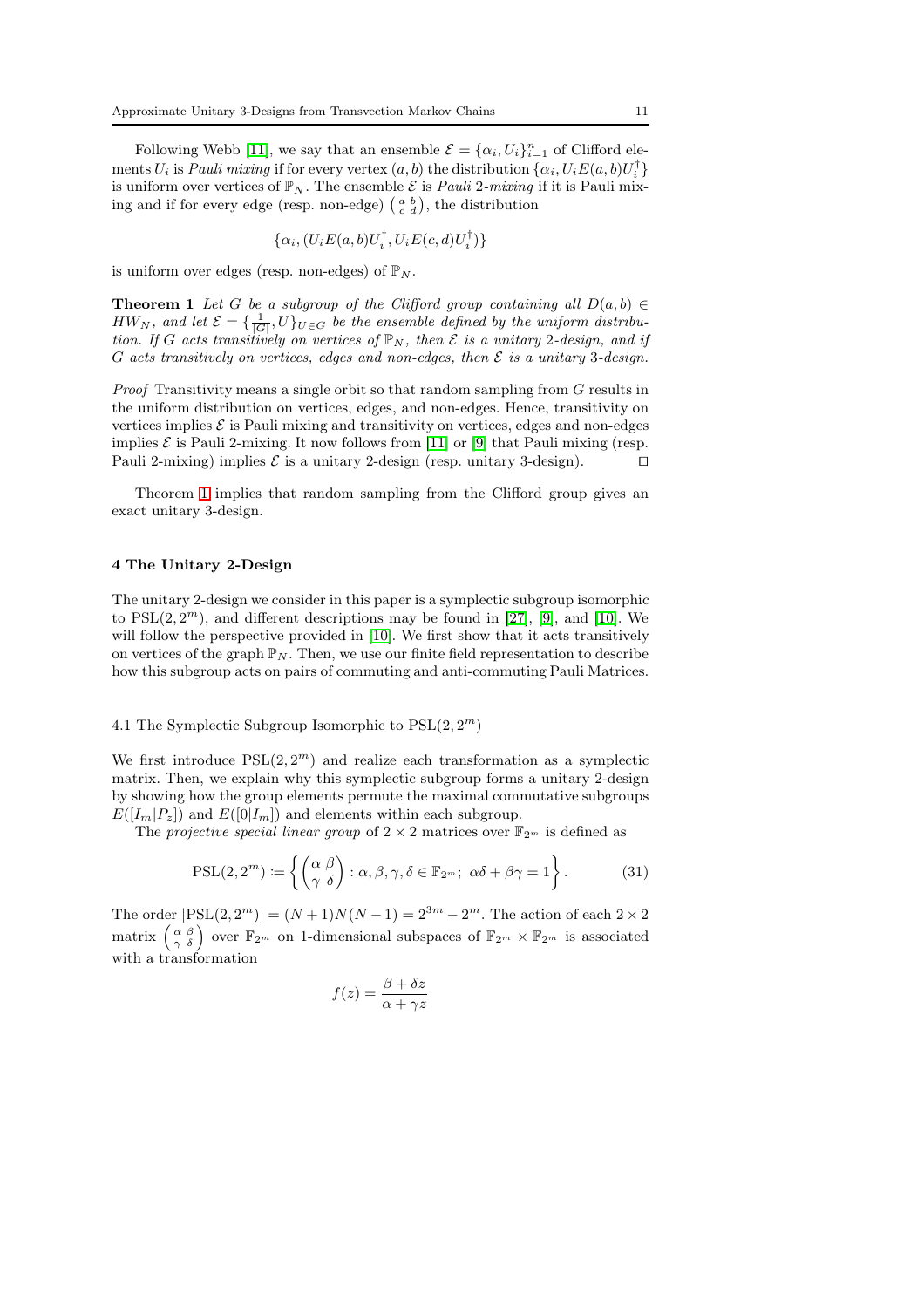acting on the projective line  $\mathbb{F}_{2^m} \cup {\infty}$ , given that

$$
(1\ z)\begin{pmatrix} \alpha\ \beta \\ \gamma\ \delta \end{pmatrix} = (\alpha + \gamma z)\beta + \delta z) \equiv (0\ 1) \text{ or } \left(1\ \frac{\beta + \delta z}{\alpha + \gamma z}\right). \tag{32}
$$

The group  $PSL(2, 2<sup>m</sup>)$  is generated by the transformations  $z \mapsto z + x, z \mapsto zx$ , and  $z \mapsto 1/z$ . We realize each of these transformations as a symplectic transformation. We recall that  $A_zWA_z^{\mathsf{T}} = A_z^2W$  from part (c) of Lemma [1,](#page-7-1) and for convenience we work with maximal commutative subgroups  $E([I_m \mid A_z^2 W])$ , i.e., the Kerdock matrices are  $P_z = A_z^2 W$ . Note that every field element  $\beta \in \mathbb{F}_{2^m}$  is a square, so this is equivalent to  $P_z = A_z W$ .

(a)  $z \mapsto z + x$  becomes  $[I_m | A_z^2 W] \mapsto [I_m | A_{x+z}^2 W]$ :

$$
[I_m | A_z^2 W] \begin{bmatrix} I_m & A_x^2 W \\ 0 & I_m \end{bmatrix} = [I_m | (A_z^2 + A_x^2) W] \n\equiv [I_m | (A_{x+z}^2) W].
$$
\n(33)

*Example 2* When  $m = 3$ ,  $x = \alpha$ , and  $z = \alpha^3$ , we have  $x + z = 1$ ,  $A_x = A$ , and  $A_z = A^3$ . Then,

$$
A_x^2 + A_z^2 = A_{x+z}^2 = I_3 = A^0.
$$
\n(34)

(b)  $z \mapsto xz$  becomes  $[I_m | A_z^2 W] \mapsto [I_m | A_{xz}^2 W]$ :

$$
[I_m \mid A_z^2 W] \begin{bmatrix} A_x^{-1} & 0 \\ 0 & A_x^T \end{bmatrix} = [A_x^{-1} \mid A_z^2 W A_x^T]
$$
  
=  $[A_x^{-1} \mid A_x A_z^2 W]$   
=  $[I_m \mid A_x^2 W].$  (35)

(c)  $z \mapsto 1/z$  becomes  $[I_m | A_z^2 W] \mapsto [I_m | A_{z^{-1}}^2 W]$ :

$$
\begin{aligned}\n\left[I_m \mid A_z^2 W\right] \begin{bmatrix} 0 & I_m \\ I_m & 0 \end{bmatrix} \begin{bmatrix} W^{-1} & 0 \\ 0 & W^{\mathsf{T}} \end{bmatrix} &= \left[A_z^2 W \mid I_m\right] \begin{bmatrix} W^{-1} & 0 \\ 0 & W \end{bmatrix} \\
&= \left[A_z^2 \mid W\right] \\
&\equiv \left[I_m \mid A_{z^{-1}}^2 W\right].\n\end{aligned} \tag{36}
$$

Note that if we start with  $z = 0$ , i.e., the subgroup  $E([I_m \mid 0])$ , then since W is invertible the final subgroup is  $E([0 | I_m])$ , interpreted as  $z = \infty$ .

Therefore,  $PSL(2, 2<sup>m</sup>)$  is isomorphic to  $\mathfrak{P}_m$ , a group of symplectic matrices defined as

$$
\mathfrak{P}_m := \langle T_{A_x^2 W}, \ L_{A_x^{-1}}, \ \Omega L_{W^{-1}}; x \in \mathbb{F}_{2^m} \rangle \cong \text{PSL}(2, 2^m), \tag{37}
$$

and each  $PSL(2, 2<sup>m</sup>)$  element induces a product of basic symplectic matrices in Table [1.](#page-5-1) The isomorphism  $\theta \colon \mathrm{PSL}(2, 2^m) \to \mathfrak{P}_m$  can be defined as

<span id="page-11-0"></span>
$$
\theta\left(\begin{pmatrix} \alpha & \beta \\ \gamma & \delta \end{pmatrix}\right) := T_{A_{\delta/\gamma}^2 W} \cdot L_{A_{\gamma}^{-2}} \cdot \Omega L_{W^{-1}} \cdot T_{A_{\alpha/\gamma}^2 W} \tag{38}
$$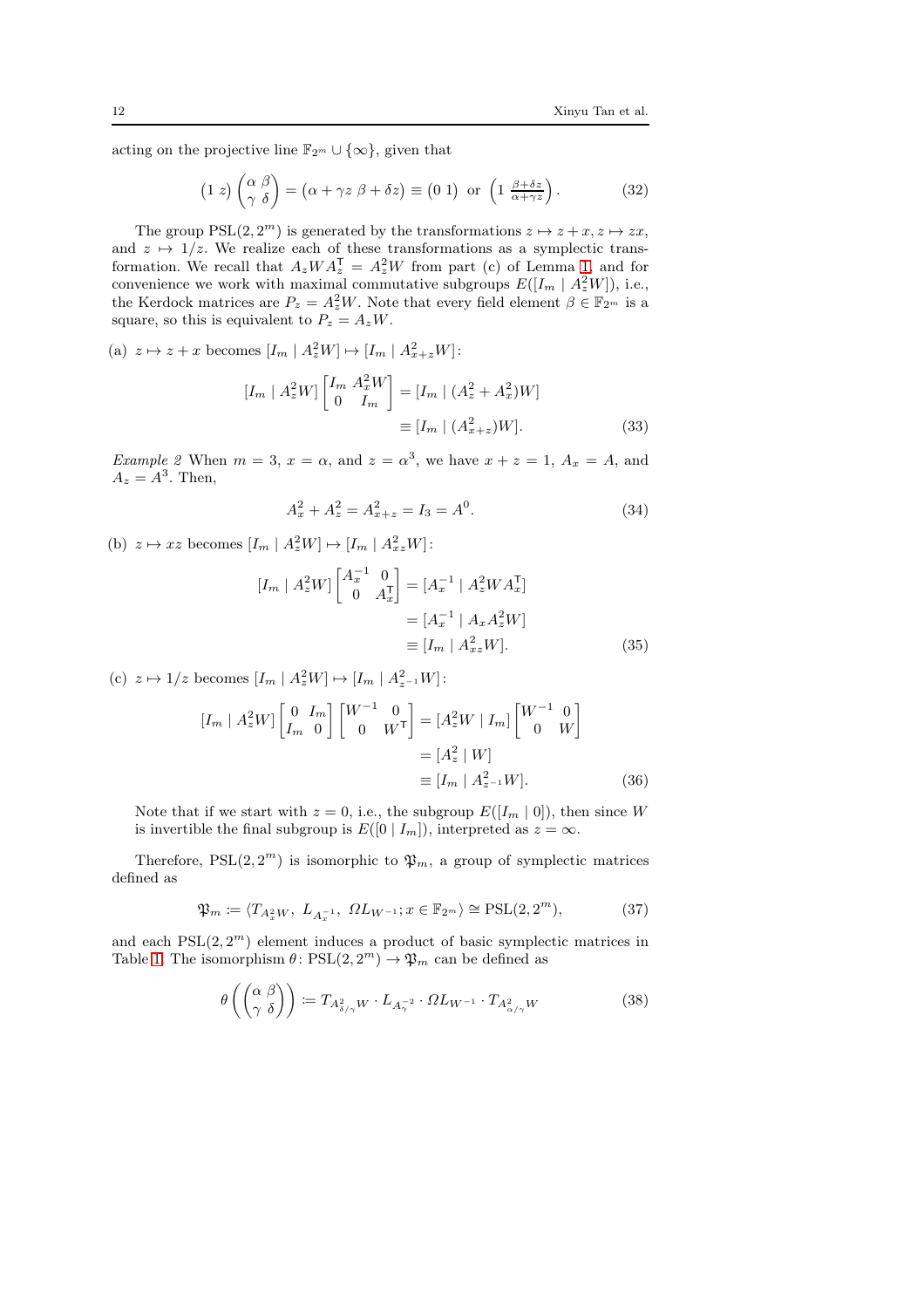Approximate Unitary 3-Designs from Transvection Markov Chains 13

$$
= \begin{bmatrix} A_{\delta}^2 & A_{\beta}^2 W \\ W^{-1} A_{\gamma}^2 & (A_{\alpha}^2)^{\mathsf{T}} \end{bmatrix},\tag{39}
$$

where  $\alpha, \beta, \gamma, \delta \in \mathbb{F}_{2^m}$  and  $\alpha\delta + \beta\gamma = 1$ . The induced action on maximal commutative subgroups is given by

$$
E([I_m \mid A_z^2 W]) \mapsto E([I_m \mid A_{\frac{\beta + \delta z}{\alpha + \gamma z}}^2 W]) \text{ or } E([0 \mid I_m]). \tag{40}
$$

Notice that the corresponding Clifford subgroup is larger than  $PSL(2, 2<sup>m</sup>)$  since  $P_N$  forms the kernel of the homomorphism from Cliff<sub>N</sub> to Sp( $2m, \mathbb{F}_2$ ).

The first two factors in [\(38\)](#page-11-0) provide transitivity on the Hermitian matrices of all maximal commutative subgroups except  $Z_N = E([0 | I_m])$ , and the last factor enables exchanging any subgroup  $E([I_m | P_z])$  with  $E([0 | I_m]).$ 

To prove that  $PSL(2, 2<sup>m</sup>)$  acts transitively on vertices of the Pauli graph  $\mathbb{P}_N$ , we only need to show that the group is transitive on a particular subgroup, say  $E([I_m|0])$ . For any  $(a, 0)$  and  $(b, 0)$  where  $a \neq b \in \mathbb{F}_{2^m}$ , there always exists a group element  $\begin{pmatrix} a^{-1}b & 0 \\ 0 & b^{-1}a \end{pmatrix}$  that maps  $(a, 0)$  to  $(b, 0)$ .

It then follows from Theorem [1](#page-10-1) and [\(14\)](#page-4-2) that random sampling from the symplectic subgroup  $\mathfrak{P}_m$  isomorphic to  $\mathrm{PSL}(2, 2^m)$  followed by a random Pauli matrix  $D(a, b)$  produces a unitary 2-design.

However,  $PSL(2, 2<sup>m</sup>)$  is only able to permute maximal commutative subgroups or elements within each subgroup. It is not transitive on edges of  $\mathbb{P}_N$  since it fails to mix type-1 edges and type-2 edges. Thus,  $\mathfrak{P}_m$  cannot be a unitary 3-design.

# 4.2 Orbit Invariants

 $PSL(2, 2<sup>m</sup>)$  partitions the edges of the Pauli graph into orbits, and we now identify orbit invariants.

Definition 3 We calculate the orbit invariant from any representative Pauli pair matrix  $\begin{pmatrix} a & b \\ c & d \end{pmatrix}$  as follows:

- (a) The determinant  $ad+bc$  is the orbit invariant for any non-edge matrix or type-2 edge matrix.
- (b) For any type-1 edge matrix, one row is a scalar multiple of the other row, given that the two vertices  $(a, b)$  and  $(c, d)$  are in the same maximal commutative subgroup. Its orbit invariant is the scalar  $a \in \mathbb{F}_{2^m}$  or, equivalently, its inverse  $a^{-1}$ . We denote this orbit invariant as  $a/a^{-1}$ .

Example 3 When  $m = 3$ , the following three Pauli pair matrices

$$
E_1 = \begin{pmatrix} \alpha & 0 \\ 1 & \alpha^2 \end{pmatrix}, E_2 = \begin{pmatrix} \alpha & 0 \\ 1 & \alpha \end{pmatrix}, \text{and } E_3 = \begin{pmatrix} \alpha & 0 \\ 1 & 0 \end{pmatrix}
$$
 (41)

have orbit invariants  $\alpha^3, \alpha^2,$  and  $\alpha/\alpha^6.$  Given the orbit invariant of a Pauli pair matrix, we can recognize its type by the trace of the invariant. According to [\(25\)](#page-8-0), [\(26\)](#page-8-1), and  $(27)$ ,  $E_1$  is a non-edge,  $E_2$  is a type-2 edge, and  $E_3$  is a type-1 edge.

<span id="page-12-0"></span>**Theorem 2** Consider  $PSL(2, 2<sup>m</sup>)$  acting on Pauli pair matrices by right multiplication. Two Pauli pair matrices are in the same orbit if and only if they have the same orbit invariant.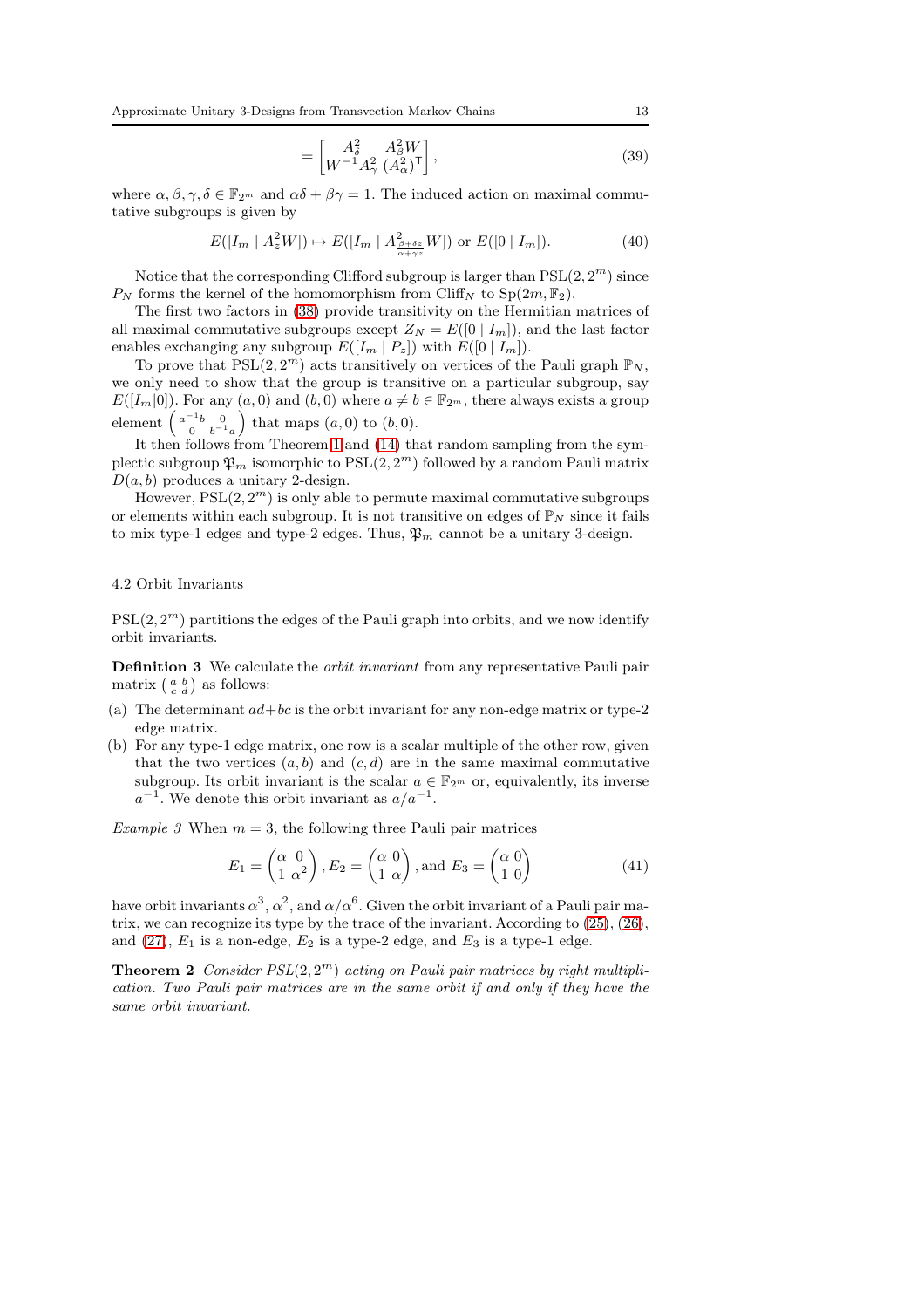*Proof* Every matrix in  $PSL(2, 2m)$  has determinant 1, so Pauli pair matrices in the same orbit share the same determinant. If the determinant is 0, then one row is a scalar multiple of the other and the scalar relation between rows is preserved by any linear transformation.

Consider two matrices, either with the same non-zero determinant, or with determinant 0 and the same scalar relation between the two rows. There always exists a linear transformation with determinant 1 that maps one to the other. ⊓⊔

It follows directly from Theorem [2](#page-12-0) that we can use orbit invariants to represent and differentiate the orbits. We give some statistics about these orbits below:

- (a) There are  $\frac{N}{2}$  non-edge orbits and there are an equal number of finite field elements with trace 1. Each orbit has  $\frac{1}{2}(N^2-1)N$  elements.
- (b) There are  $\frac{N-2}{2}$  type-2 edge orbits and there are an equal number of non-zero finite field elements with trace 0. Each orbit also has  $\frac{1}{2}(N^2-1)N$  elements.
- (c) There are also  $\frac{N-2}{2}$  type-1 edge orbits and there are an equal number of pairs by grouping each non-zero field element with its inverse. Each orbit has  $N^2 - 1$ elements.

*Example 4* For  $m = 3$ , there are 4 non-edge orbits whose invariants are 1,  $\alpha^3$ ,  $\alpha^5$ , and  $\alpha^6$ ; 3 type-2 edge orbits whose invariants are  $\alpha$ ,  $\alpha^2$ , and  $\alpha^4$ ; and 3 type-1 edge orbits whose invariants are  $\alpha/\alpha^6$ ,  $\alpha^2/\alpha^5$ , and  $\alpha^3/\alpha^4$ .

# <span id="page-13-0"></span>5 The Transvection Markov Process

We define a Markov process by applying a sequence of transvections to orbits. We claim that it gives an approximate unitary 3-design by showing convergence to the uniform distribution on edges and on non-edges, in addition to the transitivity on vertices (Section [4.1\)](#page-10-2).

Let  $K = (N^2 - 1)(N^2 - 4)/4$  be the number of edges and  $K' = (N^2 - 1)N^2/4$ be the number of non-edges in  $\mathbb{P}_N$ . Consider the underlying Markov chain on edges (resp. non-edges) with a  $K \times K$  (resp.  $K' \times K'$ ) transition matrix. The uniform distribution on all edges (resp. non-edges) is stationary. We are interested in the rates at which the two Markov processes converge to their corresponding stationary distributions.

Sampling  $PSL(2, 2<sup>m</sup>)$  elements results in uniform probabilities within orbits. Therefore, it suffices to reduce the two underlying Markov chains to orbits and only consider how (symplectic) transvections transfer probability mass within the reduced state space. The dimensions of the new transition matrix on edge (resp. non-edge) orbits are  $(N-2) \times (N-2)$  (resp.  $\frac{N}{2} \times \frac{N}{2}$ ).

5.1 The Transvection Markov Chain on Non-Edges

<span id="page-13-1"></span>Theorem 3 Consider the Markov process with state space consisting of all nonedge orbits. The matrix  $Q_1$  of state transition probabilities is given by

<span id="page-13-2"></span>
$$
Q_1 = \frac{1}{4(N^2 - 1)} \left[ (N^2 - 4)I_{N/2} + 6NJ_{N/2} \right] \in \mathbb{R}^{\frac{N}{2} \times \frac{N}{2}},\tag{42}
$$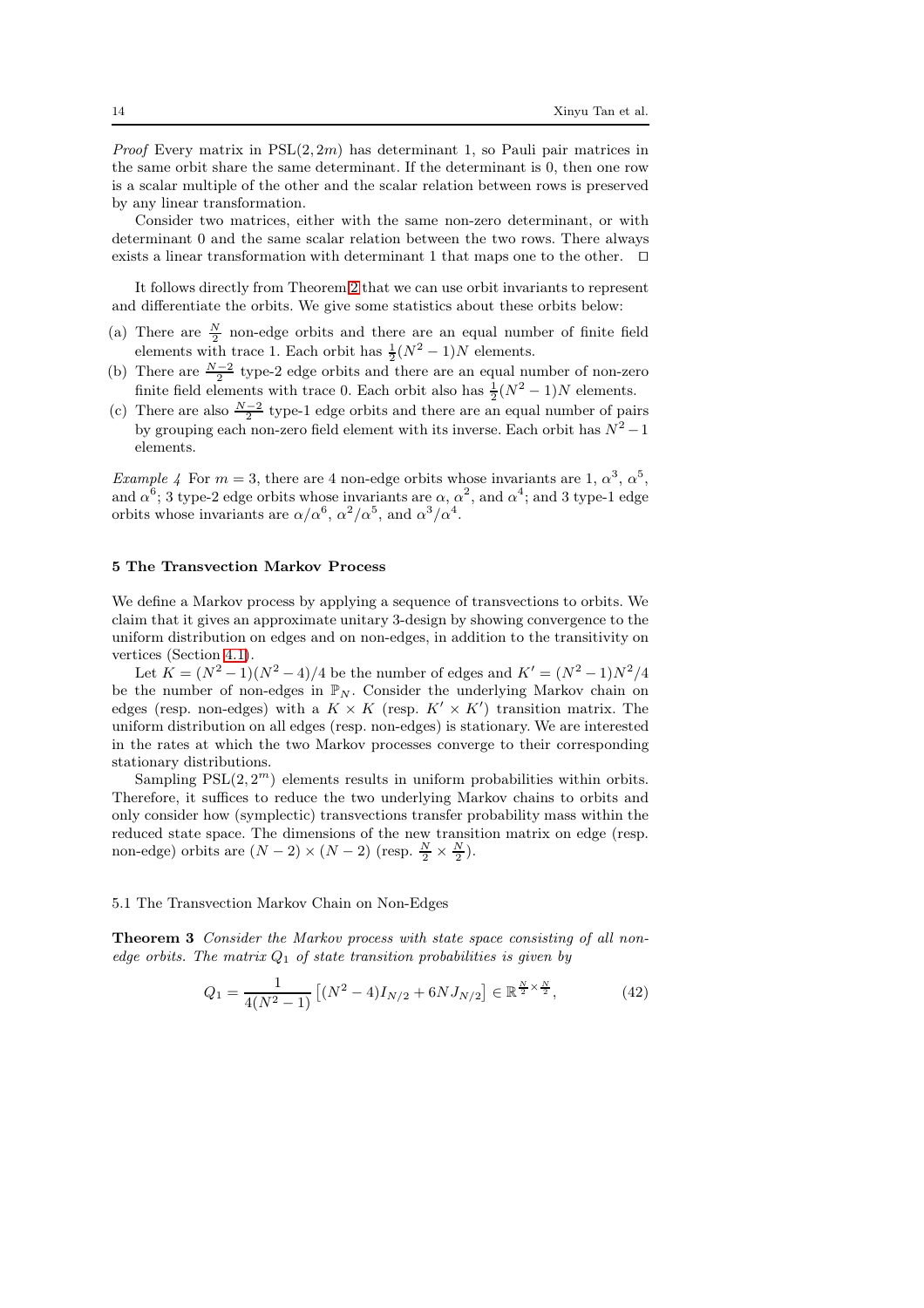where  $I_{N/2}, J_{N/2} \in \mathbb{R}^{\frac{N}{2} \times \frac{N}{2}}$ ,  $I_{N/2}$  is the identity matrix, and  $J_{N/2}$  is the all ones matrix.

*Proof* We apply a random transvection  $Z_{(h_1,h_2)}$ , where  $h_1, h_2 \in \mathbb{F}_{2^m}$  and  $(h_1,h_2) \neq$  $(0,0)$ , to a non-edge matrix  $\begin{pmatrix} a & 0 \\ 0 & b \end{pmatrix}$  with orbit invariant ab, where  $\text{Tr}(ab) = 1$ . According to [\(20\)](#page-6-1), we have the following four cases:

(a) Applying a transvection with  $\text{Tr}(ah_2) = 0$  and  $\text{Tr}(bh_1) = 0$  fixes the non-edge:

$$
\begin{pmatrix} a & 0 \\ 0 & b \end{pmatrix} \xrightarrow{Z_{(h_1, h_2)}} \begin{pmatrix} a & 0 \\ 0 & b \end{pmatrix} . \tag{43}
$$

There are two constraints on  $h_1$  and  $h_2$ , also  $(h_1, h_2) \neq (0, 0)$ . Therefore, the number of possible transvections is  $\left(\frac{N}{2}\right)^2 - 1 = \frac{N^2}{4} - 1$ .

(b) Applying a transvection with  $\text{Tr}(ah_2) = 1$  and  $\text{Tr}(bh_1) = 1$ , we obtain

$$
\begin{pmatrix} a & 0 \ 0 & b \end{pmatrix} \xrightarrow{Z_{(h_1, h_2)}} \begin{pmatrix} a + h_1 & h_2 \ h_1 & b + h_2 \end{pmatrix}
$$
 (44)

and the new orbit invariant is

$$
(a + h1)(b + h2) + h1h2 = ab + ah2 + bh1.
$$

Since  $\text{Tr}(ab) + \text{Tr}(ah_2) + \text{Tr}(bh_1) = 1$ , the resulting Pauli pair is not an edge. The products  $ah_2$  and  $bh_1$  range over all field elements with trace 1. Given a field element x with  $Tr(x) = 1$ , the number of solutions to  $x = ab + ah<sub>2</sub> + bh<sub>1</sub>$  is simply the number of solutions to  $ah_2 + bh_1 = 0$ . There are  $N/2$  transvections to each of the  $N/2$  orbits.

(c) Applying a transvection with  $\text{Tr}(ah_2) = 0$  and  $\text{Tr}(bh_1) = 1$ , we obtain

$$
\begin{pmatrix} a & 0 \\ 0 & b \end{pmatrix} \xrightarrow{Z_{(h_1, h_2)}} \begin{pmatrix} a & 0 \\ h_1 & b + h_2 \end{pmatrix} \tag{45}
$$

and the new orbit invariant is

$$
a(b + h_2) = ab + ah_2.
$$

Since  $Tr(ab) + Tr(ah_2) = 1$ , the resulting Pauli pair is not an edge. A similar argument to that used in part (b) shows that there are  $N/2$  transvections to each of the  $N/2$  orbits.

(d) Applying a tranvection with  $\text{Tr}(ah_2) = 1$  and  $\text{Tr}(bh_1) = 0$ , we obtain

$$
\begin{pmatrix} a & 0 \\ 0 & b \end{pmatrix} \xrightarrow{Z_{(h_1, h_2)}} \begin{pmatrix} a + h_1 & h_2 \\ 0 & b \end{pmatrix} \tag{46}
$$

and the new orbit invariant is

$$
(ah_1)b = ab + bh_1.
$$

The same argument used in part  $(c)$  shows that there are  $N/2$  transvections to each of the  $N/2$  orbits.

There are  $N^2 - 1$  transvections, and each is a symplectic matrix that preserves non-edges in the Pauli graph. Case (a) contributes to the diagonal component  $\frac{N^2-4}{4(N^2-1)}I_{N/2}$  in  $Q_1$  and cases (b), (c), and (d) contribute to  $\frac{6N}{4(N^2-1)}J_{N/2}$  in  $Q_1$ . ⊓⊔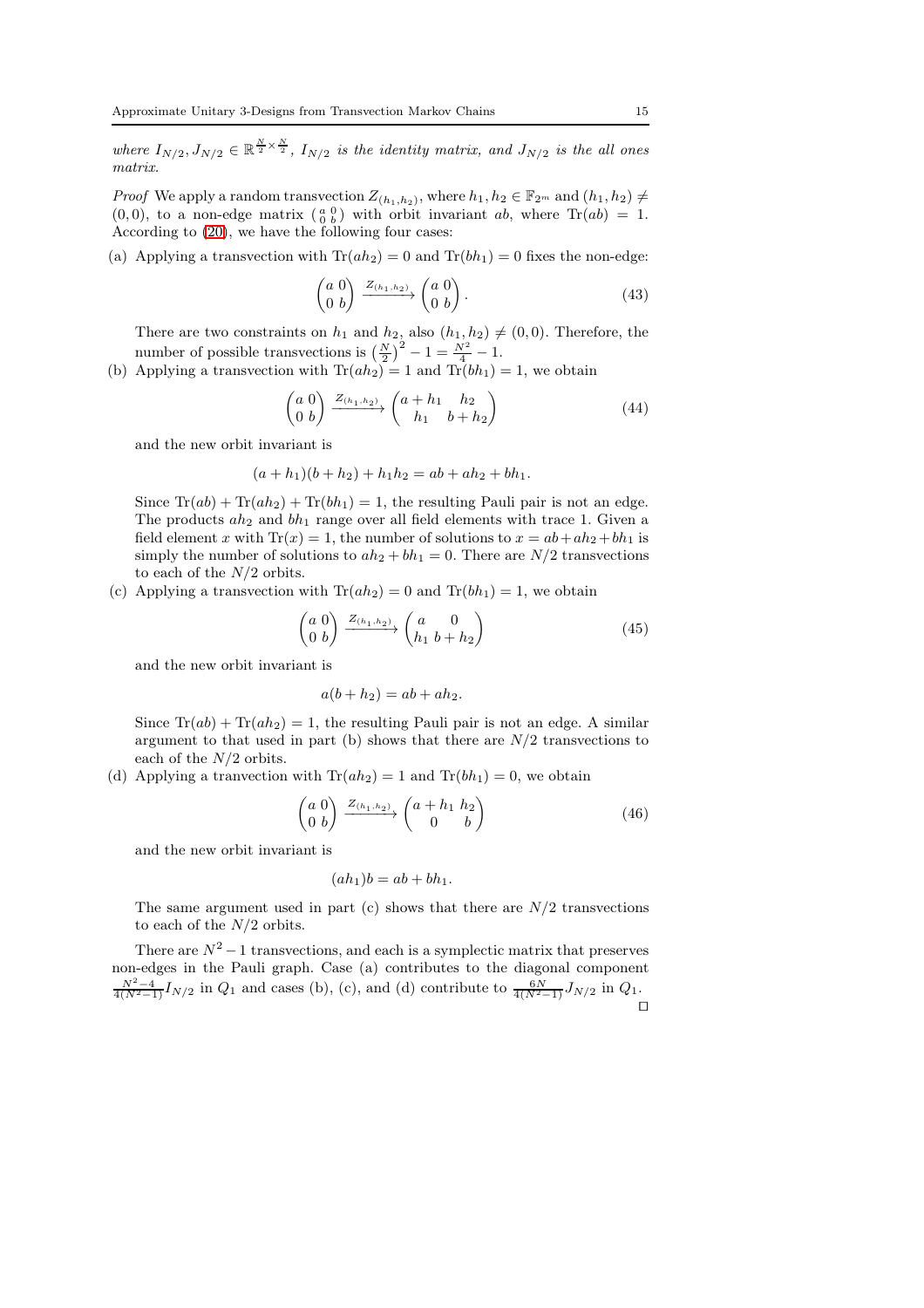# 5.2 The Transvection Markov Chain on Edges

Theorem 4 Consider the Markov process with state space consisting of all edge orbits. Set  $M = \frac{N-2}{2}$ , index the first M rows and columns of the state transition matrix  $Q_0$  by the type-1 orbits, and the remaining  $M$  rows and columns by the type-2 orbits. Then,  $Q_0$  is given by

<span id="page-15-1"></span>
$$
Q_0 = \frac{1}{4(N^2 - 1)} \begin{bmatrix} (N^2 - 4)I_M & \frac{N}{2}R^{\mathsf{T}} \\ R & (N^2 - 4)I_M + 6NJ_M, \end{bmatrix}
$$
(47)

where  $I_M$  is the identity matrix,  $J_M$  is the all ones matrix, R is non-negative, and  $RJ_M = 6NJ_M$ .

*Proof* We determine the lower right block of the transition matrix  $Q_0$  by making a slight modification to the proof of Theorem [3.](#page-13-1) Starting with  $Tr(ab) = 0$ , we consider x with  $\text{Tr}(x) = 1$  in cases (b), (c), and (d). In each case, there are  $N/2$ transvections that result in a transition to a type-1 orbit, so that the matrix  $R/4$ in the lower left block has row sum  $3N/2$ .

We now start with a type-1 edge  $\binom{a}{b}$ , where  $a \neq b$ ,  $ab \neq 0$ , and has orbit invariant  $\frac{a}{b}$  / $\frac{b}{a}$ , and apply a random transvection  $Z_{(h_1,h_2)}$ , where  $h_1, h_2 \in \mathbb{F}_{2^m}$  and  $(h_1, h_2) \neq (0, 0)$ . By distinguishing four cases similar to the proof of Theorem [3,](#page-13-1) we notice that the upper left block of  $Q_0$ , which describes the probablity of transiting from type-1 orbits to type-1 orbits by transvections, contains only the diagonal component  $\frac{N^2-4}{4(N^2-1)}I_M$ .

Since transvections are self-inverse, the upper right block of  $Q_0$  must be some scalar multiple of  $R^{T}$ . The transvection Markov chain on edges is irreducible, so by the Perron-Frobenius Theorem, there is a unique stationary distribution. Since the uniform distribution on edges is stationary, we observe that

<span id="page-15-0"></span>
$$
\mathbf{w_1} = \left[\frac{2}{N} \dots \frac{2}{N} \ 1 \dots 1\right] \in \mathbb{R}^{\frac{N-2}{2} + \frac{N-2}{2}}
$$
 (48)

is the stationary distribution of the Markov chain on edge orbits. Given that the row sum of R is  $6N$ , the upper right block is  $\frac{N}{2}R^{\mathsf{T}}$ . ⊓⊔

Example 5 Here  $m = 3$ , and we derive the matrix R. Starting with a type-2 edge  $\left(\begin{smallmatrix} a & 0 \\ 0 & b \end{smallmatrix}\right)$  for which the orbit invariant is  $ab = \alpha$ , we consider the following three cases:

(a) Applying a transvection with  $\text{Tr}(ah_2) = 1$  and  $\text{Tr}(bh_1) = 1$ , we obtain

$$
\begin{pmatrix} a & 0 \ 0 & b \end{pmatrix} \xrightarrow{Z_{(h_1, h_2)}} \begin{pmatrix} a + h_1 & h_2 \ h_1 & b + h_2 \end{pmatrix},
$$
\n(49)

with determinant

$$
(a + h1)(b + h2) + h1h2 = ab + ah1 + bh2.
$$

When  $ah_1 + bh_2 = ab = \alpha$ , the resulting Pauli pair is a type-1 edge with orbit invariant

$$
\frac{a+h_1}{h_1}/\frac{h_1}{a+h_1},
$$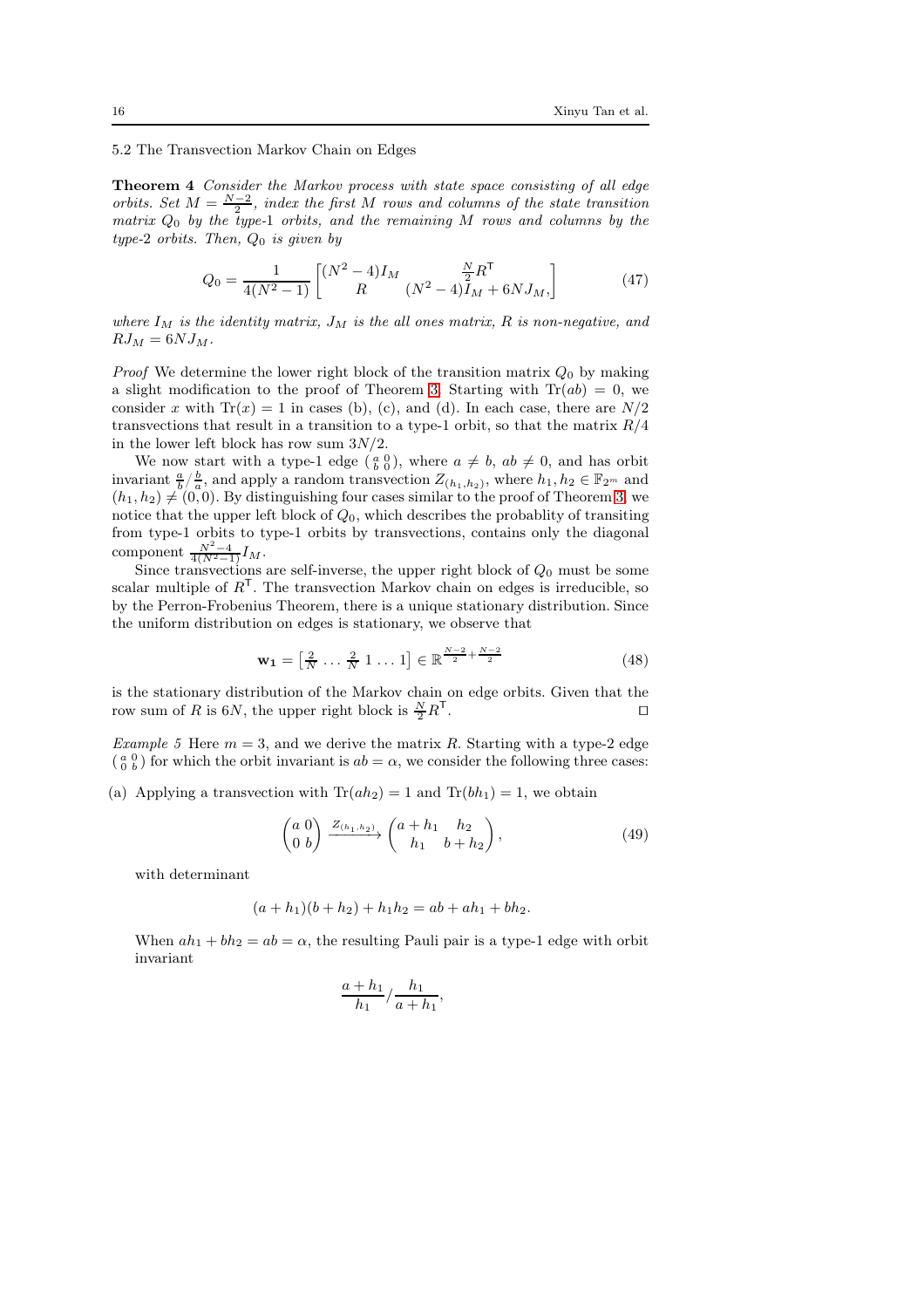where

$$
\frac{a+h_1}{h_1} = \frac{ab + bh_1}{bh_1} + 1 = \frac{\alpha}{bh_1} + 1.
$$

Since  $bh_1$  takes the values  $\alpha^3$ ,  $\alpha^5$ , or  $\alpha^6$  with equal probability, the corresponding orbit invariants take the values

$$
\frac{\alpha}{1} + 1 = \alpha^3 \equiv \alpha^3/\alpha^4, \ \frac{\alpha}{\alpha^3} + 1 = \alpha^4 \equiv \alpha^3/\alpha^4, \frac{\alpha}{\alpha^5} + 1 = \alpha \equiv \alpha/\alpha^6, \text{ or } \frac{\alpha}{\alpha^6} + 1 = \alpha^6 \equiv \alpha/\alpha^6
$$
\n(50)

with equal probability.

(b) Applying a transvection with  $\text{Tr}(ah_2) = 0$  and  $\text{Tr}(bh_1) = 1$ , we obtain

$$
\begin{pmatrix} a & 0 \\ 0 & b \end{pmatrix} \xrightarrow{Z_{(h_1, h_2)}} \begin{pmatrix} a & 0 \\ h_1 & b + h_2 \end{pmatrix} \tag{51}
$$

with determinant

$$
a(b + h_2) = ab + ah_2.
$$

When  $ah_2 = ab = \alpha$ , the resulting Pauli pair is a type-1 edge with orbit invarint

$$
\frac{a}{h_1} / \frac{h_1}{a}, \text{ where } \frac{a}{h_1} = \frac{ab}{bh_1} = \frac{\alpha}{bh_1}.
$$

Again,  $bh_1$  takes the values 1,  $\alpha^3$ ,  $\alpha^5$ , or  $\alpha^6$  with equal probability, so the corresponding orbit invariants take the values

$$
\frac{\alpha}{1} \equiv \alpha/\alpha^6, \ \frac{\alpha}{\alpha^3} \equiv \alpha^2/\alpha^5, \frac{\alpha}{\alpha^5} \equiv \alpha^3/\alpha^4, \text{ or } \frac{\alpha}{\alpha^6} \equiv \alpha^2/\alpha^5
$$
\n(52)

with equal probability.

(c) By symmetry, the result of applying a transvection with  $\text{Tr}(ah_2) = 1$  and  $Tr(bh_1) = 0$  is the same as part (b)."

A type-2 edge with orbit invariant  $\alpha$  is equally likely to transition to any of the type-1 orbits. The same conclusion holds for a type-2 edge with orbit invariant  $\alpha^2$ or  $\alpha^4$ , and so

$$
R_3 = \begin{array}{ccc} & \alpha/\alpha^6 & \alpha^2/\alpha^5 & \alpha^3/\alpha^4 \\ \alpha & 1 & 1 & 1 \\ \alpha^4 & 1 & 1 & 1 \\ 1 & 1 & 1 & 1 \end{array} \times 16. \tag{53}
$$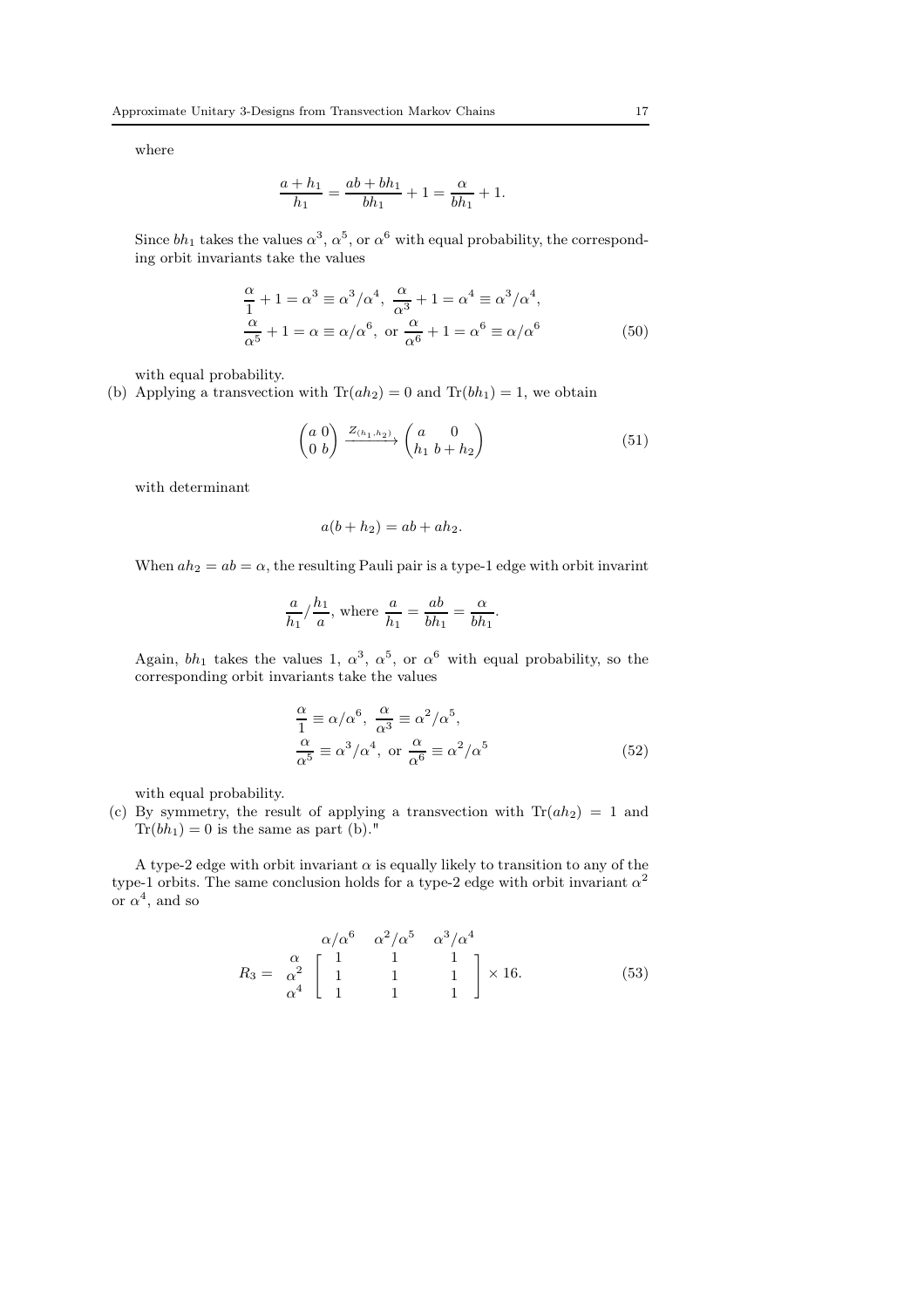Remark 3 When  $m = 3$ , the matrix R is a scalar multiple of  $J_3$ , but for general  $m$ , it may not be the case that a type-2 orbit is equally likely to transition to all type-1 orbits. For example, when  $m = 4$  and  $\alpha$  is a root of  $x^4 + x + 1$ , we have

$$
R_4 = \begin{pmatrix} 1 & 2 & 2 & 2 & 2 & 0 & 2 & 2 \\ \alpha & 1 & 2 & 1 & 1 & 3 & 2 & 2 \\ \alpha^2 & 2 & 1 & 2 & 2 & 3 & 1 & 1 \\ 1 & 2 & 1 & 1 & 3 & 2 & 2 \\ \alpha^3 & 2 & 1 & 2 & 2 & 3 & 1 & 1 \\ \alpha^5 & 1 & 3 & 1 & 1 & 0 & 3 & 3 \\ \alpha^{10} & 3 & 1 & 3 & 3 & 0 & 1 & 1 \end{pmatrix} \times 8, \tag{54}
$$

where the columns (from left to right) represent seven type-1 orbits with invariant  $\alpha/\alpha^{14}, \, \alpha^2/\alpha^{13}, \, \ldots, \, \alpha^7/\alpha^8.$ 

# <span id="page-17-0"></span>5.3 Eigenvectors and Eigenvalues

We first discuss the eigenvectors and eigenvalues of  $Q_1$ . The all-one vector  $x_1$  of length  $N/2$  is an eigenvector of  $Q_1$  with eigenvalue 1, i.e.,  $x_1Q_1 = x_1$ . Any vector orthogonal to  $x_1$  is an eigenvector of  $J_{N/2}$  with eigenvalue 0. Then, for any vector  $x_2$  such that  $x_2J_{N/2} = 0$ , we have

$$
\mathbf{x}_2 Q_1 = \frac{N^2 - 4}{4(N^2 - 1)} \mathbf{x}_2.
$$
 (55)

Therefore, the second largest eigenvalue of  $Q_1$  is

$$
\lambda_{Q_1} = \frac{N^2 - 4}{4(N^2 - 1)}\tag{56}
$$

with multiplicity  $\frac{N}{2} - 1$ .

We proceed to discuss the eigenvectors and eigenvalues of  $Q_0$ . Define

$$
J' = \frac{1}{4(N^2 - 1)\frac{N - 2}{2}} \begin{bmatrix} (N^2 - 4)J_M & 3N^2 J_M \\ 6N J_M & (4N^2 - 6N - 4)J_M \end{bmatrix},
$$
(57)

where the four coefficients of  $J_M$  are the row sum of each corresponding blocks in  $Q_0$ . By direct calculation we obtain

$$
J'Q_0 = Q_0 J' = J'J'.
$$
\n(58)

Then, for any eigenvector **w** of  $J'$  with eigenvalue  $\lambda$ , we have

$$
\mathbf{w}J'Q_0 = \mathbf{w}J'J' \Rightarrow \lambda \mathbf{w}Q_0 = \lambda^2 \mathbf{w} \Rightarrow \mathbf{w}Q_0 = \lambda \mathbf{w}.
$$
 (59)

Therefore,  $w_1$  in [\(48\)](#page-15-0) and

$$
\mathbf{w_2} = [1 \dots 1 - 1 \dots -1] \in \mathbb{R}^{\frac{N-2}{2} + \frac{N-2}{2}}
$$
(60)

are two (left) eigenvectors for both  $J'$  and  $Q_0$  with corresponding eigenvalues 1 and  $\frac{N^2-6N-4}{4(N^2-1)}$ . The eigenvector **w**<sub>1</sub> is the stationary distribution of  $Q_0$ .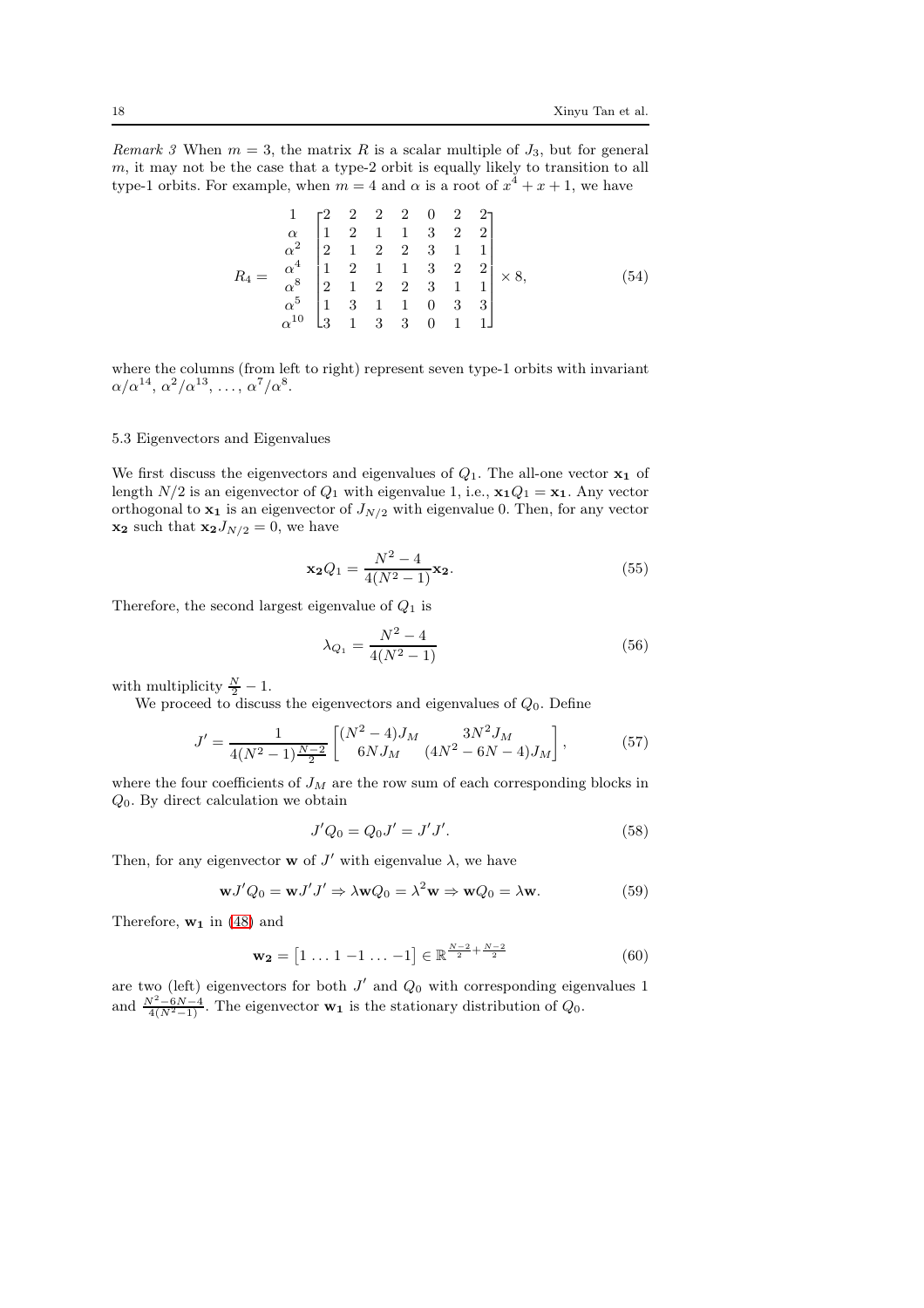Additionally, for any eigenvector **v** of  $Q_0$  with eigenvalue  $\lambda$ , we have

$$
\mathbf{v}J'Q_0 = \mathbf{v}Q_0J' = \lambda \mathbf{v}J'.
$$
 (61)

Thus,  $\mathbf{v}J' = 0$  or  $\mathbf{v}J'$  is an eigenvector of  $Q_0$  with eigenvalue  $\lambda$ . It remains to calculate the eigenvalues associated with eigenvectors **v** of  $Q_0$  that satisfy  $\mathbf{v} J' = 0$ . The action of  $Q_0$  on these eigenvectors is given by the matrix

$$
Q_0' = \frac{1}{4(N^2 - 1)} \left[ \frac{(N^2 - 4)I_M}{R} \frac{\frac{N}{2}R^{\mathsf{T}}}{(N^2 - 4)I_M} \right]. \tag{62}
$$

Setting

$$
R' = \frac{1}{4(N^2 - 1)} \begin{bmatrix} 0 & \frac{N}{2} R^{\mathsf{T}} \\ R & 0 \end{bmatrix},\tag{63}
$$

we have

$$
R'^{2} = \frac{1}{16(N^{2} - 1)^{2}} \begin{bmatrix} \frac{N}{2} R^{T} R & 0\\ 0 & \frac{N}{2} R R^{T} \end{bmatrix}.
$$
 (64)

The largest eigenvalue of R is the row sum  $6N$ , so the largest eigenvalue of  $R^2$  is  $\frac{N}{2}$ (6N)<sup>2</sup><br> $\frac{(6N)^2}{16(N^2-1)^2}$ . Then, the largest eigenvalue of R' is  $\frac{6N\sqrt{N/2}}{4(N^2-1)}$ , and if  $\lambda_{Q_0}$  is the second largest eigenvalue of  $Q_0$  then

<span id="page-18-2"></span>
$$
\frac{N^2 - 4}{4(N^2 - 1)} < \lambda_{Q_0} < \frac{N^2 - 4 + 6N\sqrt{N/2}}{4(N^2 - 1)}.\tag{65}
$$

# <span id="page-18-1"></span>6 Convergence Analysis

In this section, we prove that the transvection Markov process gives an  $\epsilon$ -approximate unitary 3-design and analyze its convergence rate using the second largest eigenvalues obtained in Section [5.3.](#page-17-0) The proof also receives inspirations from how Webb [\[11\]](#page-23-8) proved that the Pauli 2-mixing forms an exact unitary 3-design.

### 6.1 The Approximate Unitary k-Designs

Definition 4 ([\[28,](#page-24-5) Chapter 9.1.6], [\[29,](#page-24-6) Definition 2.4]) For quantum channels  $\mathcal{N}, \mathcal{M} \in C(\mathcal{X})$ , the diamond-norm distance is given by

$$
\|\mathcal{N} - \mathcal{M}\|_{\diamond} = \sup_{\rho} \|(\mathcal{N} \otimes I_R)(\rho) - (\mathcal{M} \otimes I_R)(\rho)\|_1
$$
(66)

where  $\dim(R) = \dim(\mathcal{X})$ . The diamond norm tells us the distinguishability of two quantum channels in an operational sense.

<span id="page-18-0"></span>**Definition 5** ([\[29,](#page-24-6) Definition 2.5])  $\mathcal{G}_{\mathcal{E}}$  is an  $\epsilon$ -approximate unitary k-design if

$$
\|\mathcal{G}_{\mathcal{E}} - \mathcal{G}_H\|\|_{\diamond} \le \epsilon. \tag{67}
$$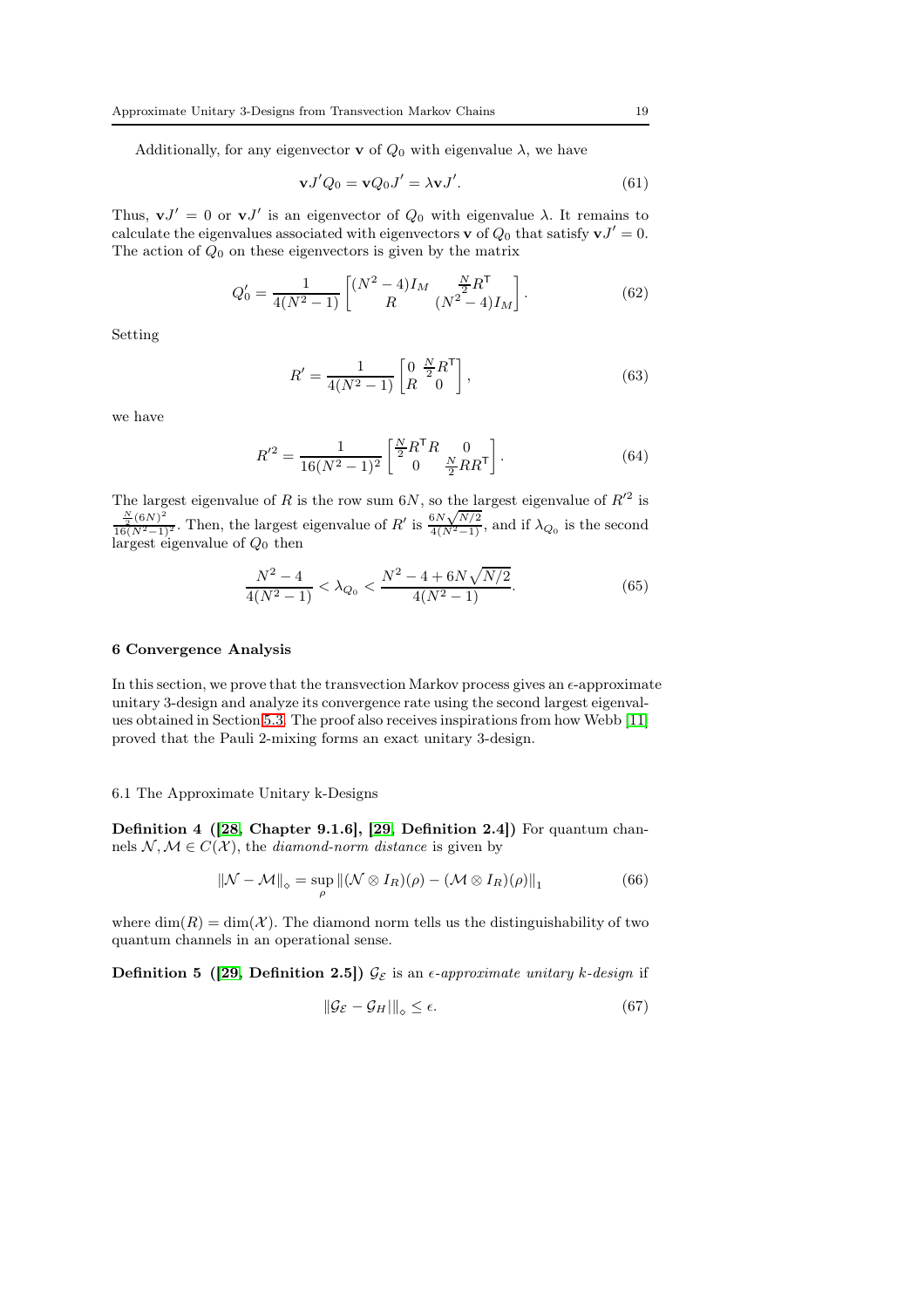**Theorem 5** Random sampling of  $O(log(N^2/\epsilon))$  transvections, followed by a random element from  $\mathfrak{P}_m \cong PSL(2, 2^m)$  and a random Pauli matrix  $D(a, b)$  gives a  $\epsilon$ -approximate unitary 3-design.

We will use the rest of Section [6](#page-18-1) to prove Theorem [5.](#page-18-0) Denote  $\overline{P}_N$  as the set of all  $E(a, b)$  Pauli matrices. Since  $\overline{P}_N$  forms an orthogonal basis for  $L(\mathbb{C}^N)$ , each linear operator  $\rho \in L((\mathbb{C}^N)^{\otimes 6})$  can be written as

$$
\rho = \frac{1}{N^3} \sum_{\substack{p_i \in \overline{P}_N, \\ i \in \{1, \dots, 6\}}} \Gamma(p_1, \dots, p_6) p_1 \otimes \dots \otimes p_6,\tag{68}
$$

where

$$
\Gamma(p_1,\ldots,p_6) = \frac{1}{N^3} \text{Tr}((p_1 \otimes \cdots \otimes p_6)\rho) \in \mathbb{R}
$$
 (69)

and

$$
\sum_{\substack{p_i \in \overline{P}_N, \\ i \in \{1, \dots, 6\}}} \Gamma^2(p_1, \dots, p_6) \le 1.
$$
\n(70)

Because of this nice expansion into Pauli elements, we only need to understand the effect of  $\mathcal{G}_{\mathcal{E}}$  and  $\mathcal{G}_H$  acting on each element of  $\overline{P}_N^{\otimes 3}$ . Notice that Theorem [5](#page-18-0) gives an exact unitary 2-design since it still acts transitively on vertices. Then, it follows from Webb [\[11,](#page-23-8) Proof of Lemma 4] that when  $\rho = p_1 \otimes p_2 \otimes I$  or  $\rho = p_1 \otimes p_2 \otimes p_3$ with  $p_1p_2p_3 \not\propto I$  (up to permutations of the underlying registers), we have

<span id="page-19-0"></span>
$$
\mathcal{G}_{\mathcal{E}}(\rho) = \mathcal{G}_H(\rho). \tag{71}
$$

Therefore, we only need to consider the case when  $\rho = p_1 \otimes p_2 \otimes p_1 p_2$  and  $p_1 \neq p_2$ :

$$
\begin{split}\n\|\mathcal{G}_{\mathcal{E}} - \mathcal{G}_{H}\|_{\diamond}^{2} &= \sup_{\rho} \left\| (\mathcal{G}_{\mathcal{E}} \otimes I_{R})(\rho) - (\mathcal{G}_{H} \otimes I_{R})(\rho) \right\|_{1}^{2} \\
&\leq N^{3} \sup_{\rho} \left\| (\mathcal{G}_{\mathcal{E}} \otimes I_{R})(\rho) - (\mathcal{G}_{H} \otimes I_{R})(\rho) \right\|_{2}^{2} \\
&= \sup_{\rho} \left\| \sum_{p_{i} \in \overline{P}_{N}} \Gamma(p_{1}, \ldots, p_{6}) \left[ \mathcal{G}_{\mathcal{E}}(p_{1} \otimes p_{2} \otimes p_{3}) \otimes p_{4} \otimes p_{5} \otimes p_{6} \right. \\
&\left. - \mathcal{G}_{H}(p_{1} \otimes p_{2} \otimes p_{3}) \otimes p_{4} \otimes p_{5} \otimes p_{6} \right] \right\|_{2}^{2} \\
&= \sup_{\rho} \left\| \sum_{\substack{p_{i} \in \overline{P}_{N} \\ p_{3} = p_{1} p_{2}, p_{1} \neq p_{2}}} \Gamma(p_{1}, \ldots, p_{6}) \left[ \mathcal{G}_{\mathcal{E}}(p_{1} \otimes p_{2} \otimes p_{1} p_{2}) \right. \\
&\left. - \mathcal{G}_{H}(p_{1} \otimes p_{2} \otimes p_{1} p_{2}) \right] \otimes p_{4} \otimes p_{5} \otimes p_{6} \right\|_{2}^{2}.\n\end{split} \tag{72}
$$

Define

$$
\mathcal{E}_{(p_1, p_2)\to(q_1, q_2)} = \{ (\alpha, U) \in \mathcal{E} : Up_1 U^{\dagger} = q_1, Up_2 U^{\dagger} = q_2 \}. \tag{73}
$$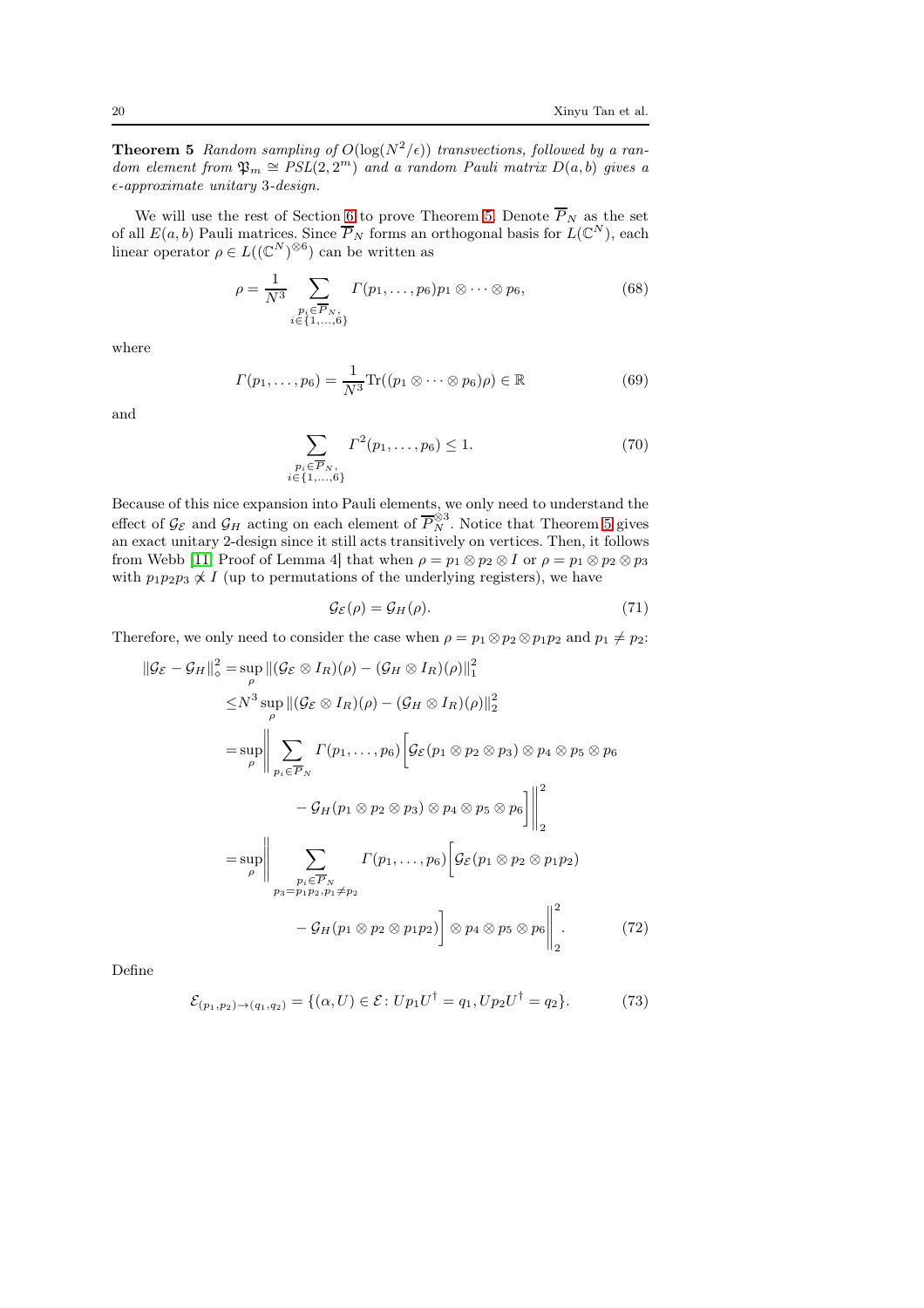Suppose the transition matrices for the Markov chains of sampling random transvections on all edges and non-edges are  $P_0$  and  $P_1$  respectively. Then, if we start from the Pauli pair  $(p_1, p_2)$ , the probability of reaching  $(q_1, q_2)$  after t steps on the chain is

$$
g_t^{[p_1, p_2]}(q_1, q_2; p_1, p_2) = \mathbf{e}_{(p_1, p_2)} P_{[p_1, p_2]}^{\mathsf{T}} \mathbf{e}_{(q_1, q_2)}^{\mathsf{T}},\tag{74}
$$

where  $[p_1, p_2] = 0$  if  $p_1$  and  $p_2$  commute, otherwise  $[p_1, p_2] = 1$  and  $\mathbf{e}_{(p_1, p_2)}$  is a unit row vector where only position  $(p_1, p_2)$  is non-zero. Then, for the ensemble  $\mathcal E$ generated after  $t$  steps on the corresponding Markov chain, we have

$$
\mathcal{G}_{\mathcal{E}}(p_1 \otimes p_2 \otimes p_1 p_2) = \sum_{(\alpha, U) \in \mathcal{E}} \alpha U p_1 U^{\dagger} \otimes U p_2 U^{\dagger} \otimes U p_1 U^{\dagger} U p_2 U^{\dagger}
$$
  
\n
$$
= \sum_{\substack{q_1, q_2 \in \overline{P}_N : \ (\alpha, U) \in \mathcal{E}_{(p_1, p_2) \to (q_1, q_2)}}}
$$
  
\n
$$
= \sum_{\substack{q_1, q_2 \in \overline{P}_N : \ (\alpha, U) \in \mathcal{E}_{(p_1, p_2) \to (q_1, q_2)}}}
$$
  
\n
$$
= \sum_{\substack{q_1, q_2 \in \overline{P}_N : \ [\overline{q_1}, q_2] = [\overline{p_1}, p_2]}} g_t^{[p_1, p_2]}(q_1, q_2; p_1, p_2) q_1 \otimes q_2 \otimes q_1 q_2 \qquad (75)
$$

and

$$
\mathcal{G}_H(p_1 \otimes p_2 \otimes p_1 p_2) = \sum_{\substack{q_1, q_2 \in \overline{P}_N : \\ [q_1, q_2] = [p_1, p_2]}} g_{\infty}^{[p_1, p_2]}(q_1, q_2; p_1, p_2) q_1 \otimes q_2 \otimes q_1 q_2. \tag{76}
$$

Then, by continuing [\(72\)](#page-19-0) and following the orthogonality of the Pauli operators under the Hilbert-Schmidt inner product, we obtain

$$
\|\mathcal{G}_{\mathcal{E}} - \mathcal{G}_{H}\|_{\diamond}^{2} = \sup_{\rho} \Big\| \sum_{\substack{p_{i} \in \overline{P}_{N} \\ [p_{1}, p_{2}] = 0}} \Gamma(p_{1}, \ldots, p_{6}) \sum_{\substack{q_{1}, q_{2} \in \overline{P}_{N} \\ [q_{1}, q_{2}] = 0}} \left[ g_{t}^{0}(q_{1}, q_{2}; p_{1}, p_{2}) \right] \left[ q_{1} \otimes q_{2} \otimes q_{1} q_{2} \otimes p_{4} \otimes p_{5} \otimes p_{6} \right]
$$
  
+ 
$$
\sum_{\substack{p_{i} \in \overline{P}_{N} \\ [p_{1}, p_{2}] = 1}} \Gamma(p_{1}, \ldots, p_{6}) \sum_{\substack{q_{1}, q_{2} \in \overline{P}_{N} \\ [q_{1}, q_{2}] = 1}} \left[ g_{t}^{1}(q_{1}, q_{2}; p_{1}, p_{2}) \right]
$$
  
- 
$$
g_{\infty}^{1}(q_{1}, q_{2}; p_{1}, p_{2}) \Bigg] q_{1} \otimes q_{2} \otimes q_{1} q_{2} \otimes p_{4} \otimes p_{5} \otimes p_{6} \Big\|_{2}^{2}
$$
  
= 
$$
\sup_{\rho} \Bigg[ \sum_{\substack{[p_{1}, p_{2}] = 0}} \Gamma^{2}(\cdots) \sum_{\substack{[q_{1}, q_{2}] = 0}} (g_{t}^{0}(\cdots) - g_{\infty}^{0}(\cdots))^{2} + \sum_{\substack{[p_{1}, p_{2}] = 1}} \Gamma^{2}(\cdots) \sum_{\substack{[q_{1}, q_{2}] = 1}} (g_{t}^{1}(\cdots) - g_{\infty}^{1}(\cdots))^{2} \Bigg]. \tag{77}
$$

Notice that both

<span id="page-20-1"></span><span id="page-20-0"></span>
$$
\sum_{[q_1,q_2]=0} (g_t^0(\cdots) - g_\infty^0(\cdots))^2
$$
\n(78)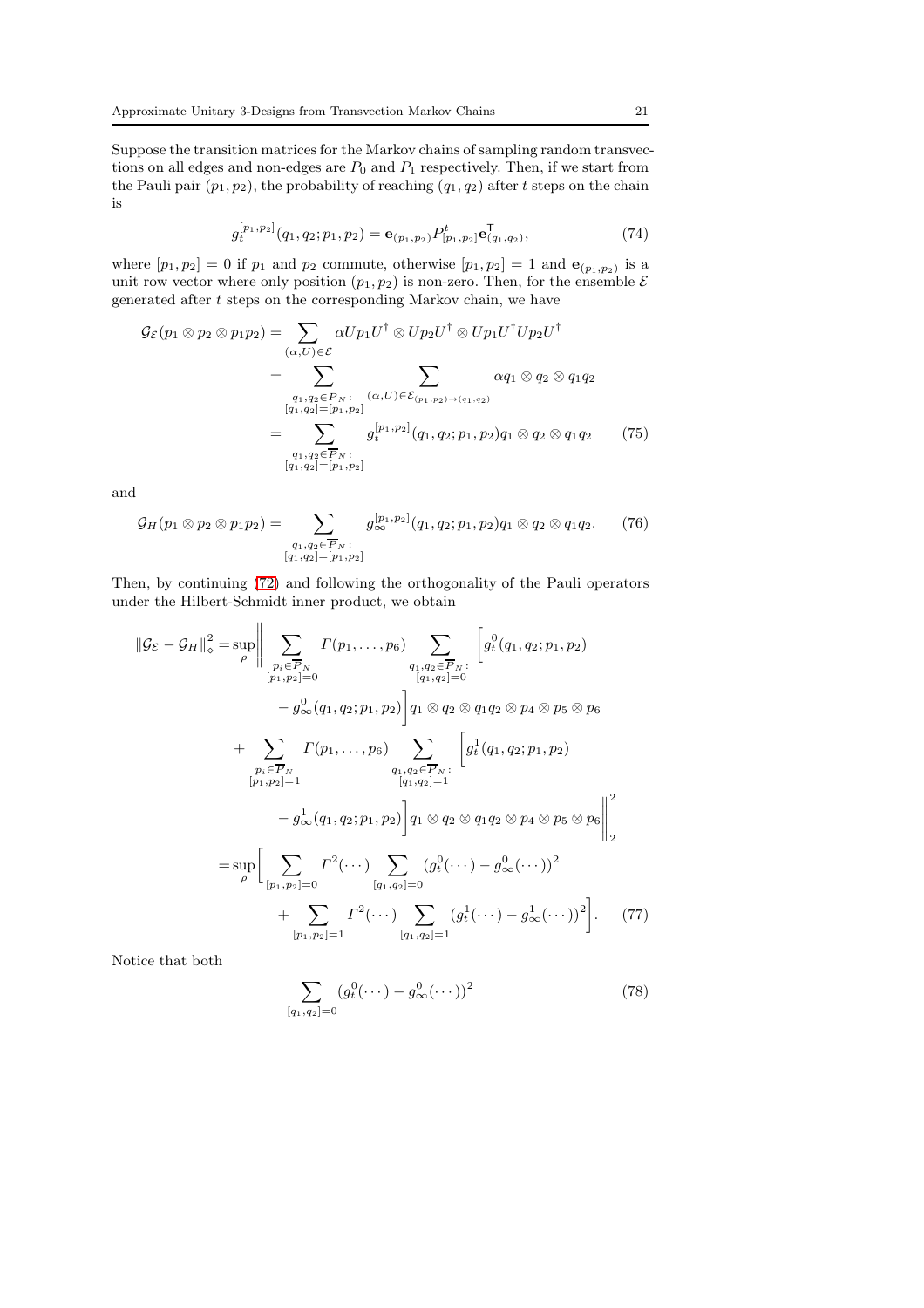and

<span id="page-21-0"></span>
$$
\sum_{[q_1,q_2]=1} (g_t^1(\cdots) - g_\infty^1(\cdots))^2
$$
\n(79)

can be bounded by using the second largest eigenvalues of  $Q_0$  and  $Q_1$  defined in [\(47\)](#page-15-1) and [\(42\)](#page-13-2).

# 6.2 Orbits Mixing Time

We first find the connection between the probability distribution of the Markov chain on edges and that of edge orbits. Suppose

$$
\mathbf{x} = [x_1, \dots, x_{(N-2)/2}, x_{N/2}, \dots, x_{N-2}] \tag{80}
$$

is a probability distribution on all edge orbits. Sampling Clifford elements will distribute the probability mass equally among all the edges within each orbit. Since each type-1 orbit has  $N^2 - 1$  elements and each type-2 orbit has  $\frac{1}{2}(N^2 - 1)N$ elements, we define the corresponding probability distribution on all edges after sampling a random Clifford element as

$$
f(\mathbf{x}) = \left[ \frac{x_1}{N^2 - 1}, \dots, \frac{x_{N/2}}{\frac{1}{2}(N^2 - 1)N}, \dots \right],
$$
\n(81)

where each entry  $\frac{x_i}{N^2-1}$  is repeated  $N^2-1$  times, for  $1 \le i \le (N-2)/2$ , and each entry  $\frac{x_i}{\frac{1}{2}(N^2-1)N}$  is repeated  $\frac{1}{2}(N^2-1)N$  times, for  $i \geq N/2$ . Then, we see that

$$
||f(\mathbf{x}) - f(\mathbf{y})||_1 = \sum_{i=1}^{(N^2-1)(N^2-4)/4} |f(\mathbf{x})_i - f(\mathbf{y})_i|
$$
  
= 
$$
\sum_{i=1}^{(N-2)/2} (N^2 - 1) \left| \frac{x_i}{N^2 - 1} - \frac{y_i}{N^2 - 1} \right|
$$
  
+ 
$$
\sum_{i=N/2}^{N-2} \frac{1}{2} (N^2 - 1) N \left| \frac{x_i}{\frac{1}{2}(N^2 - 1)N} - \frac{y_i}{\frac{1}{2}(N^2 - 1)N} \right|
$$
  
= 
$$
\sum_{i=1}^{N-2} |x_i - y_i| = ||\mathbf{x} - \mathbf{y}||_1.
$$
 (82)

Definition 6 Let Q be the transition matrix of an irreducible and aperiodic Markov process whose stationary distribution is  $\pi$ . The mixing time  $\tau$  is given by

$$
\tau(\epsilon) = \max_{\mathbf{s} \colon ||\mathbf{s}||_1 = 1} \min_t \{ t \ge 0 : ||\mathbf{s}Q^t - \pi||_1 \le \epsilon \}. \tag{83}
$$

Theorem 6 ([\[29,](#page-24-6) Theorem 4.5]) The mixing time can be bounded above as

$$
\tau(\epsilon) \le \frac{1}{\Delta} \ln \frac{1}{\pi_{\ast} \epsilon},\tag{84}
$$

where  $\pi_* = \min \pi(x)$  and  $\Delta = \min(1-\lambda_2, 1+\lambda_{\min})$ . Here,  $\lambda_2$  is the second largest eigenvalue and  $\lambda_{\min}$  is the smallest.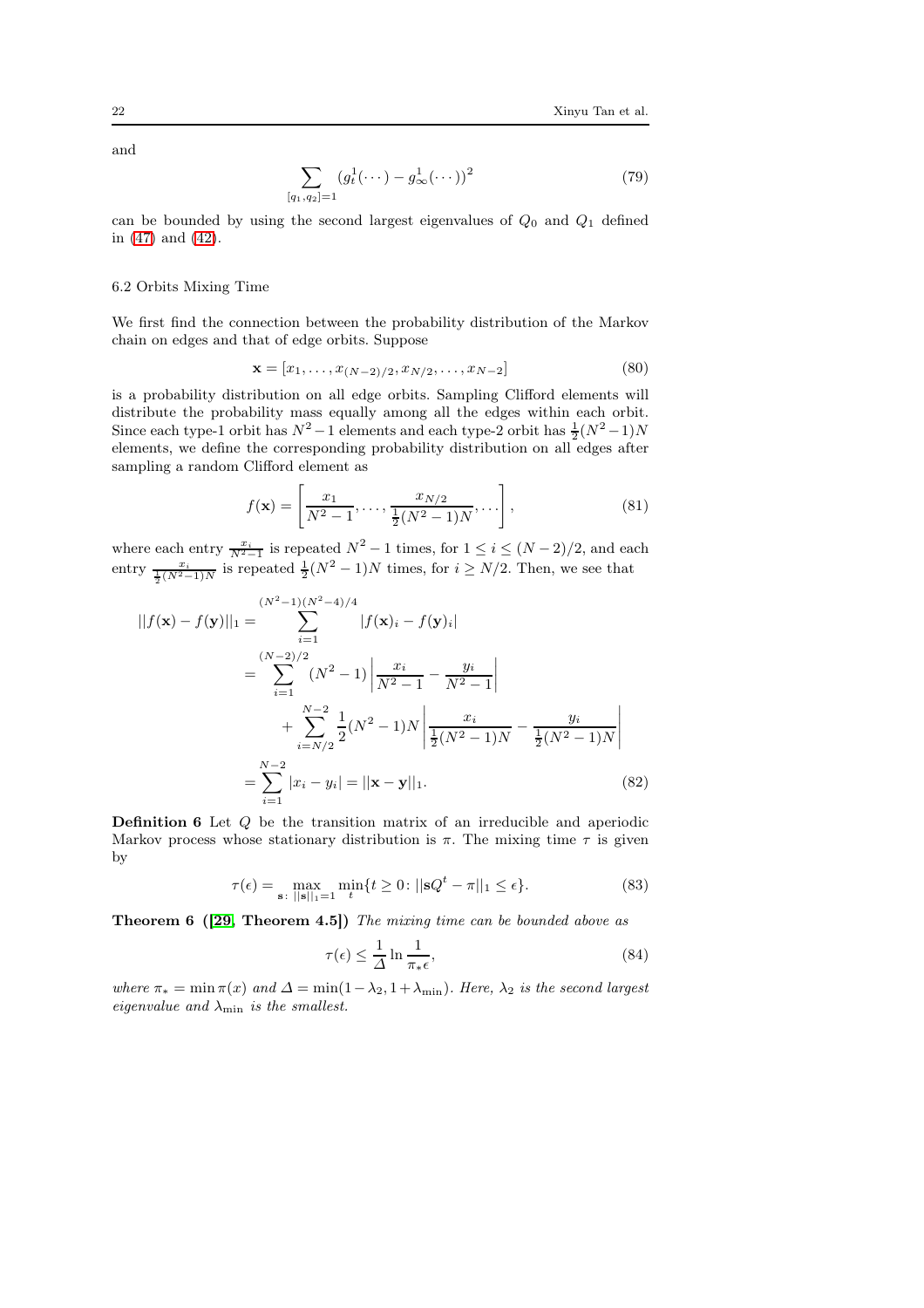Therefore, following from  $(48)$  and  $(65)$ , the mixing time for  $Q_0$  is bounded by

$$
t_{\min} = \tau(\epsilon) \le \frac{1}{1 - \lambda_{Q_0}} \ln \frac{1}{\min(\mathbf{w}_1)\epsilon}
$$
  
\n
$$
\le \frac{1}{1 - \frac{N^2 - 4 + 6N\sqrt{N/2}}{4(N^2 - 1)}} \ln \frac{1}{\epsilon(\frac{2}{N})/\frac{N^2 - 4}{2N}}
$$
  
\n
$$
\approx \frac{1}{1 - 1/4} \ln \frac{N^2 - 4}{4\epsilon} = O(\log(N^2/\epsilon))
$$
 (85)

and  $t_{\text{min}}$  is larger than the mixing time of  $Q_1$  defined in [\(42\)](#page-13-2). Since

$$
||f(\mathbf{x}) - f(\mathbf{y})||_2 \le ||f(\mathbf{x}) - f(\mathbf{y})||_1 = ||\mathbf{x} - \mathbf{y}||_1,
$$
\n(86)

both [\(78\)](#page-20-0) and [\(79\)](#page-21-0) can be upper bounded by  $\epsilon^2$ . We can thus prove Theorem [5](#page-18-0) by further simplifying [\(77\)](#page-20-1) into

$$
||\mathcal{G}_{\mathcal{E}} - \mathcal{G}_H||_{\diamond}^2 \le \sup_{\rho} \sum \varGamma^2(\cdots) \epsilon^2 \le \epsilon^2. \tag{87}
$$

# <span id="page-22-0"></span>7 Conclusion

In this paper, we have proved that we can obtain an  $\epsilon$ -approximate unitary 3design by random sampling  $O(log(N^2/\epsilon))$  transvections followed by a random Clifford  $PSL(2, 2<sup>m</sup>)$  element and a random Pauli matrix.

The key to an exact unitary 3-design is the transitivity on the Pauli element pairs of the same commutativity. The transvection Markov process that we designed exactly enables all Pauli pairs to converge to such a uniform stationary distribution. We first start from a well-established unitary 2-design, a symplectic subgroup isomorphic to  $PSL(2, 2<sup>m</sup>)$  based on Kerdock sets. This unitary 2-design acts transitively on Pauli elements, but partitions the Pauli pairs into multiple orbits. Using a finite field representation of Paulis, and the fact that transvections generate the symplectic group, we characterize the orbits of Pauli pairs and analyze how each transvection acts on the orbits. Finally, we analyze the convergence rate to an  $\epsilon$ -approximate 3-design using the second largest eigenvalues of the transition matrices of the "edge"- and "orbit"-Markov chains.

Interestingly, when we look at the history of related research, scientists have already discovered that the Clifford group forms a unitary 2-design early in 2001 [\[1\]](#page-23-0). But it was not proved until 2016 that it is also a unitary 3-design and it is the minimal 3-design except for dimension 4 [\[30\]](#page-24-7) [\[11\]](#page-23-8). Our work fills in the gap by constructing the 3-design using the exact building blocks provided by the 2-design.

Given that Mølmer-Sørensen gates (i.e., 2-qubit transvections [\[19\]](#page-23-14)) are native gates in trapped-ion systems, it would be interesting to investigate if employing only these transvections in our Markov chain suffices to produce an approximate unitary 3-design. Moreover, it might be possible to extend this Markov chain approximation framework to create unitary t-designs for  $t > 3$  by mixing the Kerdock design with, perhaps, a generalization of symplectic transvections.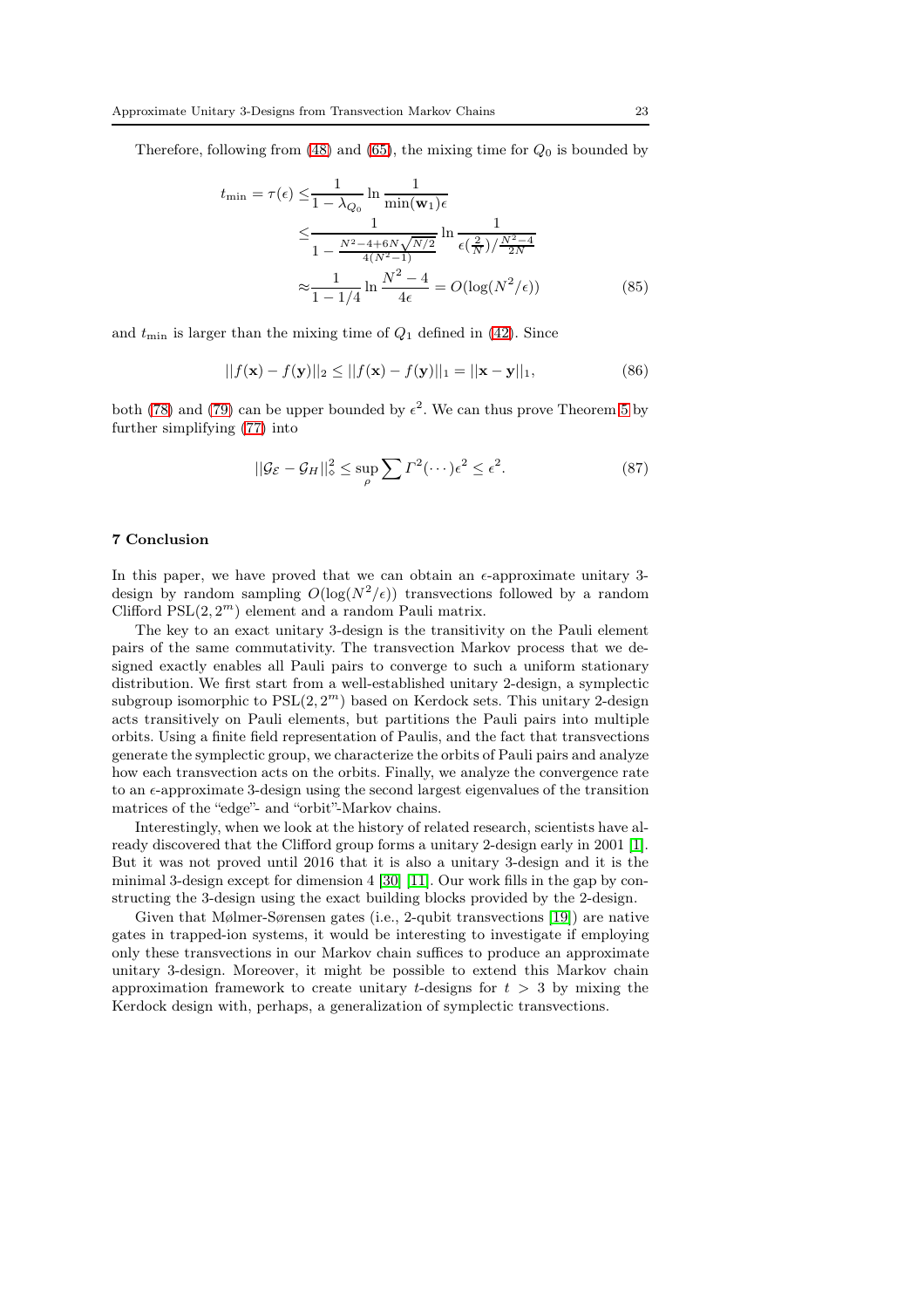### References

- <span id="page-23-0"></span>1. D. DiVincenzo, D. Leung, and B. Terhal, "Quantum Data Hiding," *IEEE Trans. Inform. Theory*, vol. 48, no. 3, pp. 580–598, 2002.
- <span id="page-23-1"></span>2. A. Roy and A. J. Scott, "Unitary designs and codes," *Designs,* 1, pp. 13–31, 2009. [Online]. Available: <http://link.springer.com/10.1007/s10623-009-9290-2>
- 3. Y. Nakata, C. Hirche, C. Morgan, and A. Winter, "Unitary 2-designs from random Xand Z-diagonal unitaries," *J. Math. Phys.*, vol. 58, no. 5, p. 052203, 2017. [Online]. Available:<http://aip.scitation.org/doi/10.1063/1.4983266>
- 4. P. Hayden, M. Horodecki, A. Winter, and J. Yard, "A decoupling approach to the quantum capacity," *Open Sys. Inf. Dyn.*, vol. 15, no. 01, pp. 7–19, 2008. [Online]. Available:<http://arxiv.org/abs/quant-ph/0702005>
- <span id="page-23-2"></span>5. O. Szehr, F. Dupuis, M. Tomamichel, and R. Renner, "Decoupling with unitary approximate two-designs," *New J. Phys.*, vol. 15, no. 5, p. 053022, 2013. [Online]. Available:<https://doi.org/10.1088/1367-2630/15/5/053022>
- <span id="page-23-3"></span>6. C. Dankert, R. Cleve, J. Emerson, and E. Livine, "Exact and approximate unitary 2-designs and their application to fidelity estimation," *Phys. Rev. A*, vol. 80, no. 1, p. 012304, 2009. [Online]. Available:<https://link.aps.org/doi/10.1103/PhysRevA.80.012304>
- <span id="page-23-4"></span>7. J. Emerson, R. Alicki, and K. Życzkowski, "Scalable noise estimation with random unitary operators," *J. Opt. B Quantum Semiclassical Opt.*, vol. 7, no. 10, pp. S347–S352, 2005. [Online]. Available:<https://doi.org/10.1088/1464-4266/7/10/021>
- <span id="page-23-5"></span>8. E. Magesan, J. M. Gambetta, and J. Emerson, "Characterizing quantum gates via randomized benchmarking," *Phys. Rev. A*, vol. 85, no. 4, p. 042311, 2012. [Online]. Available:<https://link.aps.org/doi/10.1103/PhysRevA.85.042311>
- <span id="page-23-6"></span>9. R. Cleve, D. Leung, L. Liu, and C. Wang, "Near-linear constructions of exact unitary 2 designs," *Quantum Inf. Comput.*, vol. 16, no. 9-10, pp. 0721–0756, 2016, [Online]. Available: https://arxiv.org/pdf/1501.04592.pdf.
- <span id="page-23-7"></span>10. T. Can, N. Rengaswamy, R. Calderbank, and H. D. Pfister, "Kerdock Codes Determine Unitary 2-Designs," *IEEE Trans. Inform. Theory*, vol. 66, no. 10, pp. 6104–6120, 2020. [Online]. Available:<http://arxiv.org/abs/1904.07842>
- <span id="page-23-8"></span>11. Z. Webb, "The Clifford group forms a unitary 3-design," *Quantum Inf. Comput.*, vol. 16, no. 15-16, pp. 1379—-1400, 2016, [Online]. Available: https://arxiv.org/pdf/1510.02769.pdf.
- <span id="page-23-9"></span>12. A. Salam, E. Al-Aidarous, and A. E. Farouk, "Optimal symplectic Householder transformations for SR decomposition," *Lin. Algebra and its Appl.*, vol. 429, pp. 1334–1353, 2008.
- 13. R. Koenig and J. A. Smolin, "How to efficiently select an arbitrary Clifford group element," *J. Math. Phys.*, vol. 55, no. 12, p. 122202, Dec 2014.
- <span id="page-23-10"></span>14. N. Rengaswamy, R. Calderbank, S. Kadhe, and H. D. Pfister, "Logical Clifford synthesis for stabilizer codes," *IEEE Trans. Quantum Engg.*, vol. 1, 2020. [Online]. Available: <http://arxiv.org/abs/1907.00310>
- <span id="page-23-11"></span>15. F. G. Brandão and M. Horodecki, "Exponential quantum speed-ups are generic," *Quantum Information and Computation*, vol. 13, no. 11-12, pp. 901–924, 2013. [Online]. Available:<https://arxiv.org/abs/1010.3654>
- 16. R. Kueng, H. Zhu, and D. Gross, "Low rank matrix recovery from Clifford orbits," *arXiv preprint [arXiv:1610.08070](http://arxiv.org/abs/1610.08070)*, 2016, [Online]. Available: https://arxiv.org/abs/1610.08070.
- <span id="page-23-12"></span>17. ——, "Distinguishing quantum states using clifford orbits," *arXiv preprint [arXiv:1609.08595](http://arxiv.org/abs/1609.08595)*, 2016. [Online]. Available:<https://arxiv.org/abs/1609.08595>
- <span id="page-23-13"></span>18. N. M. Linke, D. Maslov, M. Roetteler, S. Debnath, C. Figgatt, K. A. Landsman, K. Wright, and C. Monroe, "Experimental comparison of two quantum computing architectures," *Proceedings of the National Academy of Sciences*, vol. 114, no. 13, pp. 3305–3310, 2017. [Online]. Available:<https://www.pnas.org/content/114/13/3305/>
- <span id="page-23-15"></span><span id="page-23-14"></span>19. N. Rengaswamy, "Classical coding approaches to quantum applications," Ph.D. dissertation, Duke University, 2020. [Online]. Available:<http://arxiv.org/abs/2004.06834> 20. R. J. McEliece, *Finite Fields for Computer Scientists and Engineers*. Kluwer Academic
- <span id="page-23-16"></span>Publishers, 1987. 21. M. A. Nielsen and I. L. Chuang, *Quantum Computation and Quantum Information*. Cam-
- <span id="page-23-17"></span>bridge University Press, 2010. 22. R. Calderbank, E. Rains, P. Shor, and N. Sloane, "Quantum error correction via codes
- over GF(4)," *IEEE Trans. Inform. Theory*, vol. 44, no. 4, pp. 1369–1387, Jul 1998. [Online]. Available:<https://arxiv.org/abs/quant-ph/9608006>